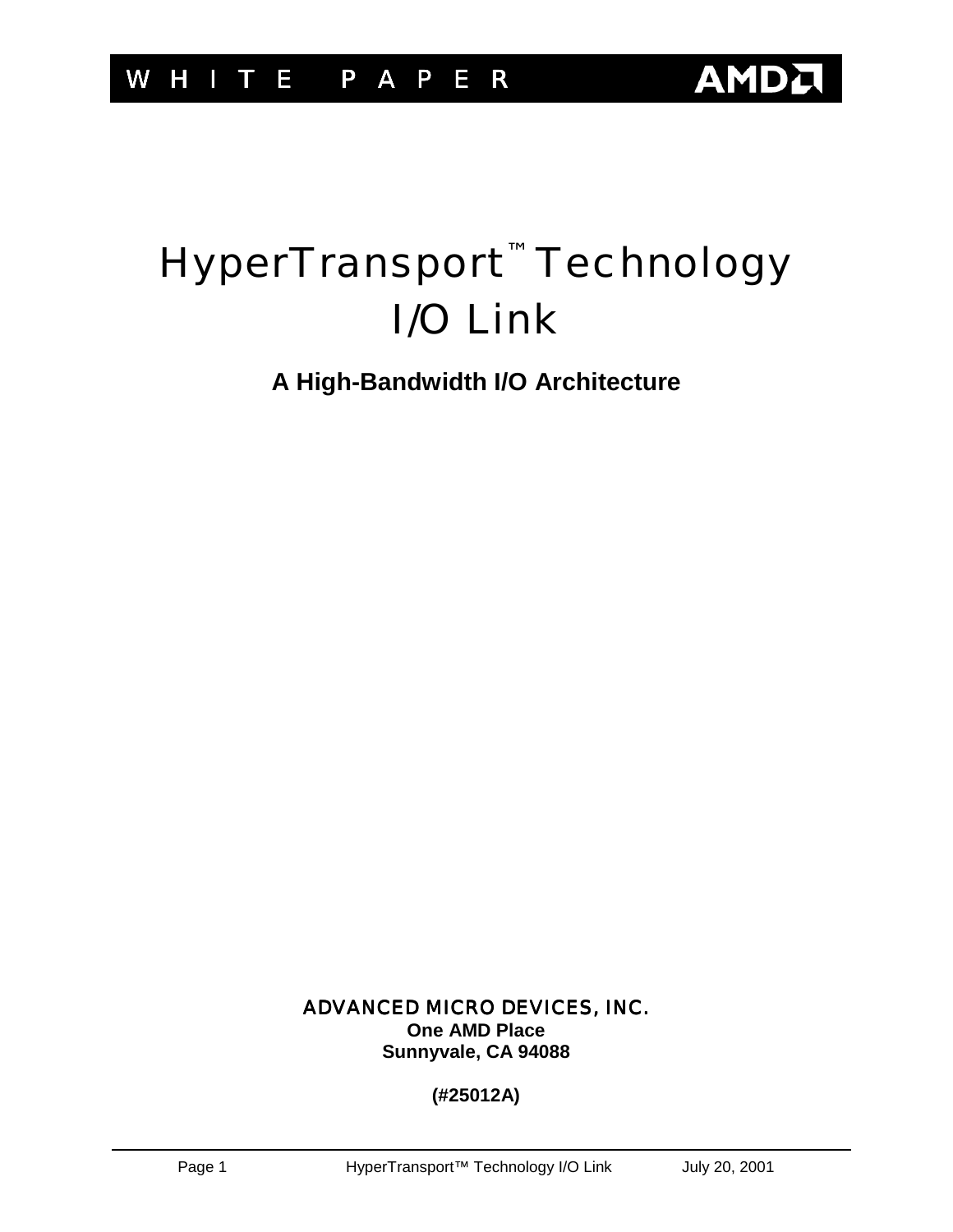#### **Abstract**

This white paper describes AMD's HyperTransport™ technology, a new I/O architecture for personal computers, workstations, servers, high-performance networking and communications systems, and embedded applications. This scalable architecture can provide significantly increased bandwidth over existing bus architectures and can simplify in-the-box connectivity by replacing legacy buses and bridges. The programming model used in HyperTransport technology is compatible with existing models and requires little or no changes to existing operating system and driver software.

#### **Contents**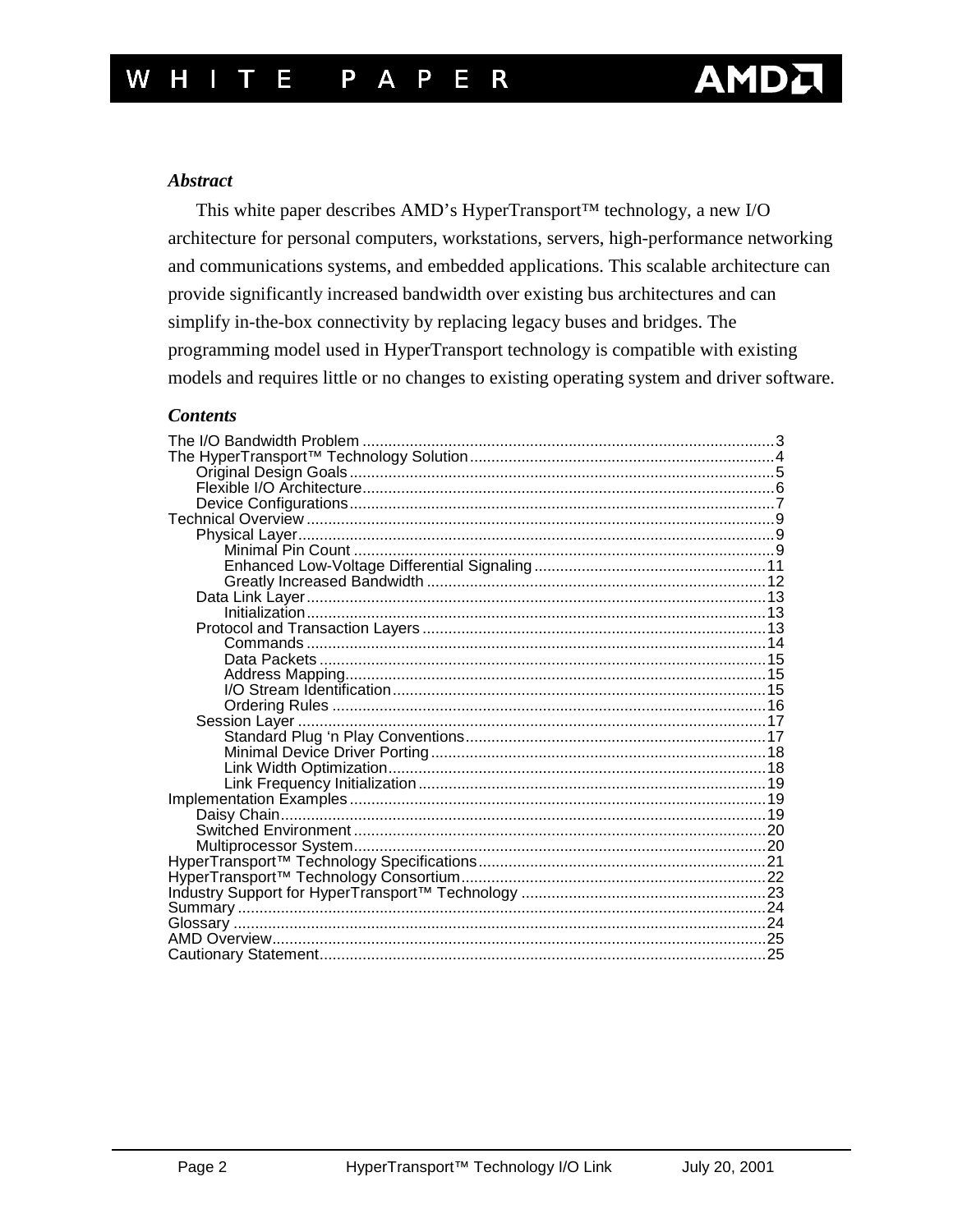<span id="page-2-0"></span>While microprocessor performance continues to double every eighteen months, the performance of the I/O bus architecture has lagged, doubling in performance approximately every three years, as illustrated in Figure 1.



#### **Figure 1. Trends in I/O Bus Performance**

This I/O bottleneck constrains system performance, resulting in diminished actual performance gains as the processor and memory subsystems evolve. Over the past 20 years, a number of legacy buses, such as ISA, VL-Bus, AGP, LPC, PCI-32/33, and PCI-X, have emerged that must be bridged together to support a varying array of devices. Servers and workstations require multiple high-speed buses, including PCI-64/66, AGP Pro, and SNA buses like InfiniBand. The hodge-podge of buses increases system complexity, adds many transistors devoted to bus arbitration and bridge logic, while delivering less than optimal performance.

A number of new technologies are responsible for the increasing demand for additional bandwidth.

- □ High-resolution, texture-mapped 3D graphics and high-definition streaming video are escalating bandwidth needs between CPUs and graphics processors.
- ! Technologies like high-speed networking (Gigabit Ethernet, InfiniBand, etc.) and wireless communications (Bluetooth) are allowing more devices to exchange growing amounts of data at rapidly increasing speeds.
- $\Box$  Software technologies are evolving, resulting in breakthrough methods of utilizing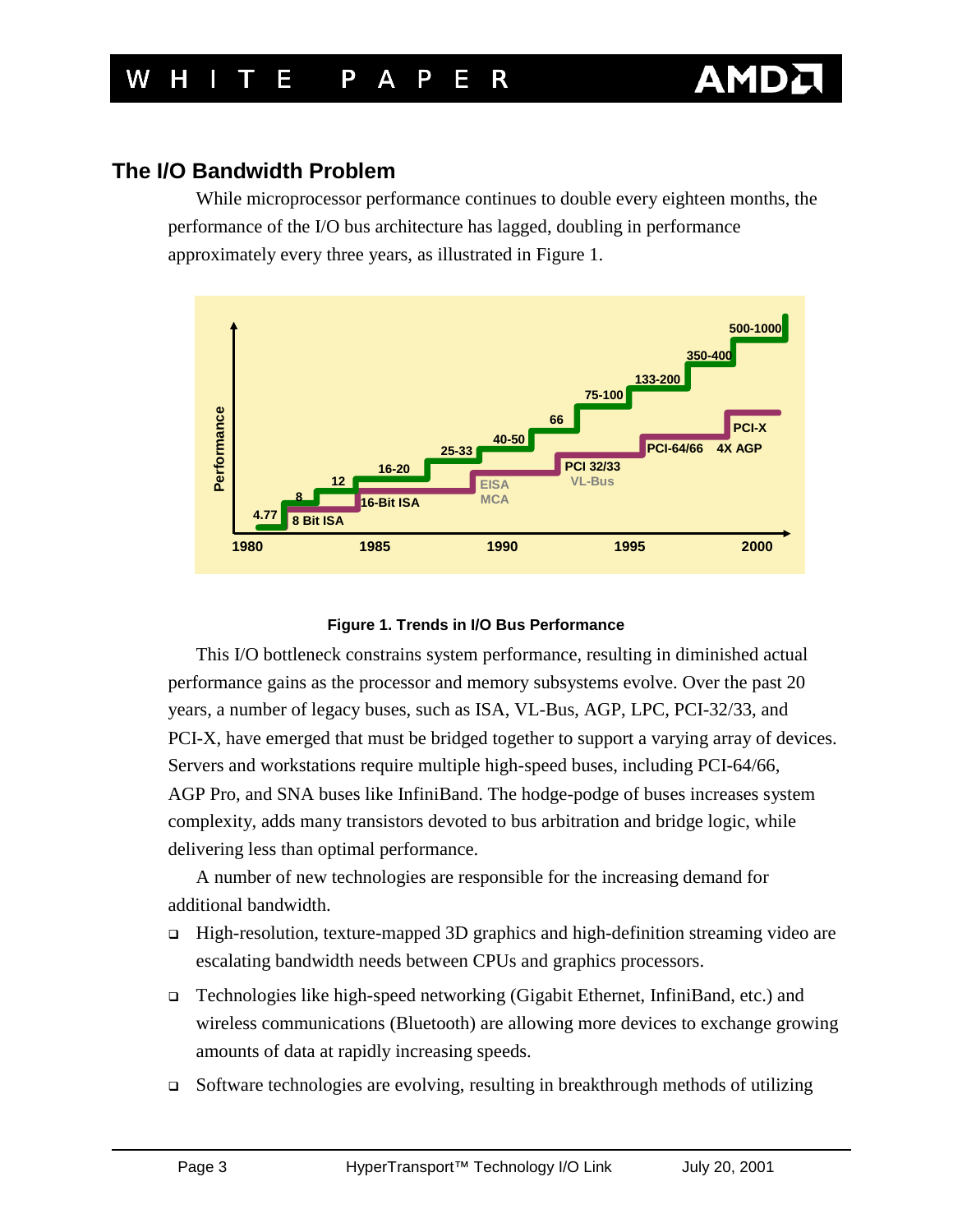# <span id="page-3-0"></span>H I T F P A P F R

multiple system processors. As processor speeds rise, so will the need for very fast, high-volume inter-processor data traffic.

While these new technologies quickly exceed the capabilities of today's PCI bus, existing interface functions like MP3 audio, v.90 modems, USB, 1394, and 10/100 Ethernet are left to compete for the remaining bandwidth. These functions are now commonly integrated into core logic products.

Higher integration is increasing the number of pins needed to bring these multiple buses into and out of the chip packages. Nearly all of these existing buses are singleended, requiring additional power and ground pins to provide sufficient current return paths. High pin counts increase RF radiation, which makes it difficult for system designers to meet FCC and VDE requirements. Reducing pin count helps system designers to reduce power consumption and meet thermal requirements.

In response to these problems, AMD began developing the HyperTransport™ I/O link architecture in 1997. HyperTransport technology has been designed to provide system architects with significantly more bandwidth, low-latency responses, lower pin counts, compatibility with legacy PC buses, extensibility to new SNA buses, and transparency to operating system software, with little impact on peripheral drivers.

### **The HyperTransport™ Technology Solution**

HyperTransport technology, formerly codenamed Lightning Data Transfer (LDT), was developed at AMD with the help of industry partners to provide a high-speed, highperformance, point-to-point link for interconnecting integrated circuits on a board. With a top signaling rate of 1.6 GHz on each wire pair, a HyperTransport technology link can support a peak aggregate bandwidth of 12.8 Gbytes/s.

The HyperTransport I/O link is a complementary technology for InfiniBand and 1Gb/10Gb Ethernet solutions. Both InfiniBand and high-speed Ethernet interfaces are high-performance networking protocol and box-to-box solutions, while HyperTransport is intended to support "in-the-box" connectivity.

The HyperTransport specification provides both link- and system-level power management capabilities optimized for processors and other system devices. The ACPIcompliant power management scheme is primarily message-based, reducing pin-count requirements.

HyperTransport technology is targeted at networking, telecommunications, computer and high performance embedded applications and any other application in which high speed, low latency, and scalability is necessary.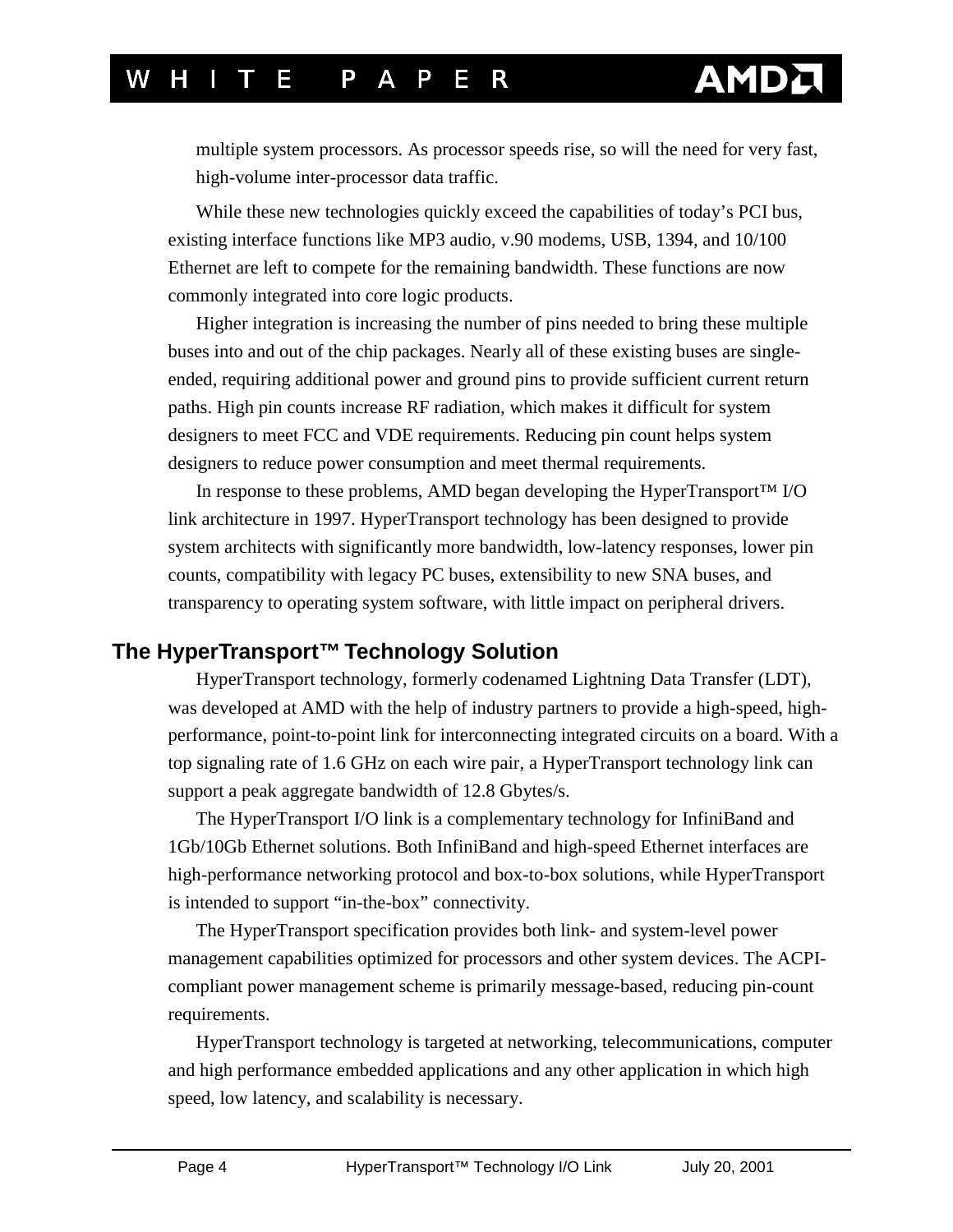<span id="page-4-0"></span>

| <b>Feature/Function</b>                      | <b>HyperTransport Technology</b>                                                                                                                                                      |
|----------------------------------------------|---------------------------------------------------------------------------------------------------------------------------------------------------------------------------------------|
| <b>Bus Type</b>                              | Dual, unidirectional, point-to-point links                                                                                                                                            |
| <b>Link Width</b>                            | 2, 4, 8, 16, or 32 bits                                                                                                                                                               |
| Protocol                                     | Packet-based, with all packets multiples of four bytes (32 bits).<br>Packet types include Request, Response, and Broadcast, any of<br>which can include commands, addresses, or data. |
| <b>Bandwidth (Each Direction)</b>            | 100 to 6400 Mbytes/s                                                                                                                                                                  |
| <b>Data Signaling Speeds</b>                 | 400 MHz to 1.6 GHz                                                                                                                                                                    |
| <b>Operating Frequencies</b>                 | 400, 600, 800, 1000, 1200, and 1600 Megatransfers/second                                                                                                                              |
| <b>Duplex</b>                                | <b>Full</b>                                                                                                                                                                           |
| <b>Max Packet Payload</b><br>or Burst Length | 64-byte packet                                                                                                                                                                        |
| <b>Power Management</b>                      | <b>ACPI-compatible</b>                                                                                                                                                                |
| <b>Signaling</b>                             | 1.2-V Low-Voltage Differential Signaling (LVDS) with a 100-ohm<br>differential impedance                                                                                              |
| <b>Multiprocessing Support</b>               | <b>Yes</b>                                                                                                                                                                            |
| Environment                                  | Inside the box                                                                                                                                                                        |
| <b>Memory model</b>                          | Coherent and noncoherent                                                                                                                                                              |

|  |  |  |  | <b>Table 1. Feature and Function Summary</b> |
|--|--|--|--|----------------------------------------------|
|--|--|--|--|----------------------------------------------|

#### **Original Design Goals**

In developing HyperTransport technology, the architects of the technology considered the design goals presented in this section. They wanted to develop a new I/O protocol for "in-the-box" I/O connectivity that would:

#### ! **Improve system performance**

- − Provide increased I/O bandwidth
- − Reduce data bottlenecks by moving slower devices out of critical information paths
- − Reduce the number of buses within the system
- − Ensure low latency responses
- − Reduce power consumption

#### ! **Simplify system design**

- − Use a common protocol for "in-chassis" connections to I/O and processors
- − Use as few pins as possible to allow smaller packages and to reduce cost

**AMI**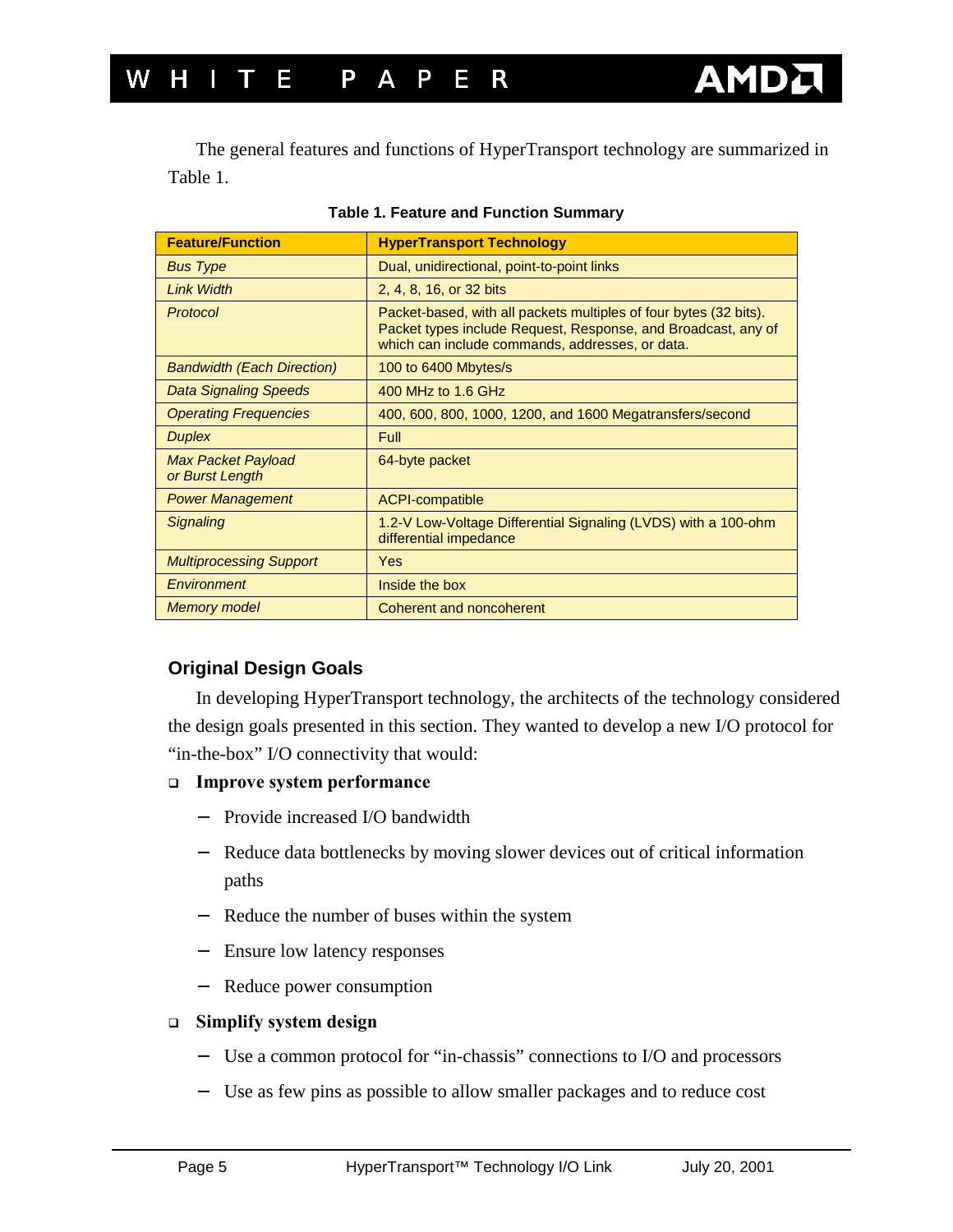# **AMI**

#### <span id="page-5-0"></span>! **Increase I/O flexibility**

- − Provide a modular bridge architecture
- − Allow for differing upstream and downstream bandwidth requirements

#### ! **Maintain compatibility with legacy systems**

- − Complement standard external buses
- − Have little or no impact on existing operating systems and drivers
- ! **Ensure extensibility to new system network architecture (SNA) buses**
- ! **Provide highly scalable multiprocessing systems**

### **Flexible I/O Architecture**

The resulting protocol defines a high-performance and scalable interconnect between CPU, memory, and I/O devices. Conceptually, the architecture of the HyperTransport I/O link can be mapped into five different layers, which structure is similar to the Open System Interconnection (OSI) reference model.

In HyperTransport technology:

- ! The *physical layer* defines the physical and electrical characteristics of the protocol. This layer interfaces to the physical world and includes data, control, and clock lines.
- ! The *data link layer* includes the initialization and configuration sequence, periodic cyclic redundancy check (CRC), disconnect/reconnect sequence, information packets for flow control and error management, and doubleword framing for other packets.
- ! The *protocol layer* includes the commands, the virtual channels in which they run, and the ordering rules that govern their flow.
- ! The *transaction layer* uses the elements provided by the protocol layer to perform actions, such as reads and writes.
- ! The *session layer* includes rules for negotiating power management state changes, as well as interrupt and system management activities.

These functions are completely described in the HyperTransport technology specifications, and several are discussed briefly in this white paper.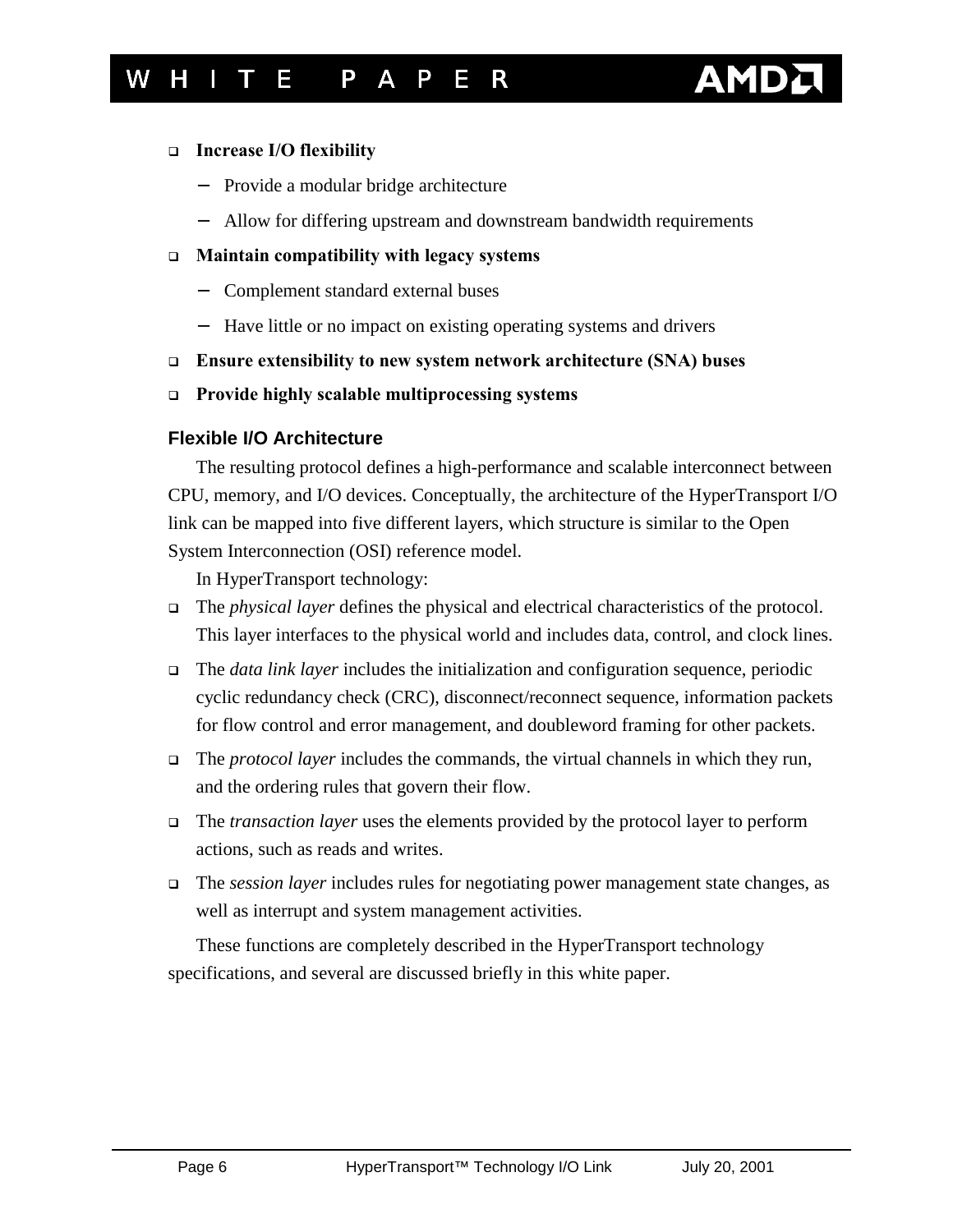# AM

#### <span id="page-6-0"></span>**Device Configurations**

HyperTransport technology creates a packet-based link implemented on two independent, unidirectional sets of signals. It provides a broad range of system topologies built with three generic device types:

- ! *Cave*—A single-link device at the end of the chain.
- ! *Tunnel*—A dual-link device that is not a bridge.
- ! *Bridge*—Has a primary link upstream link in the direction of the host and one or more secondary links.

Example configurations include:

- ! A cave device connected directly to a host bridge.
- ! A chain of tunnel devices connected to a host bridge.
- $\Box$  Multiple chains of tunnel devices connected to a bridge, which is then connected to a host bridge.
- $\Box$  Multiple chains of tunnel devices connected to a switch, which is then connected to a host bridge.
- □ Any combination of the above.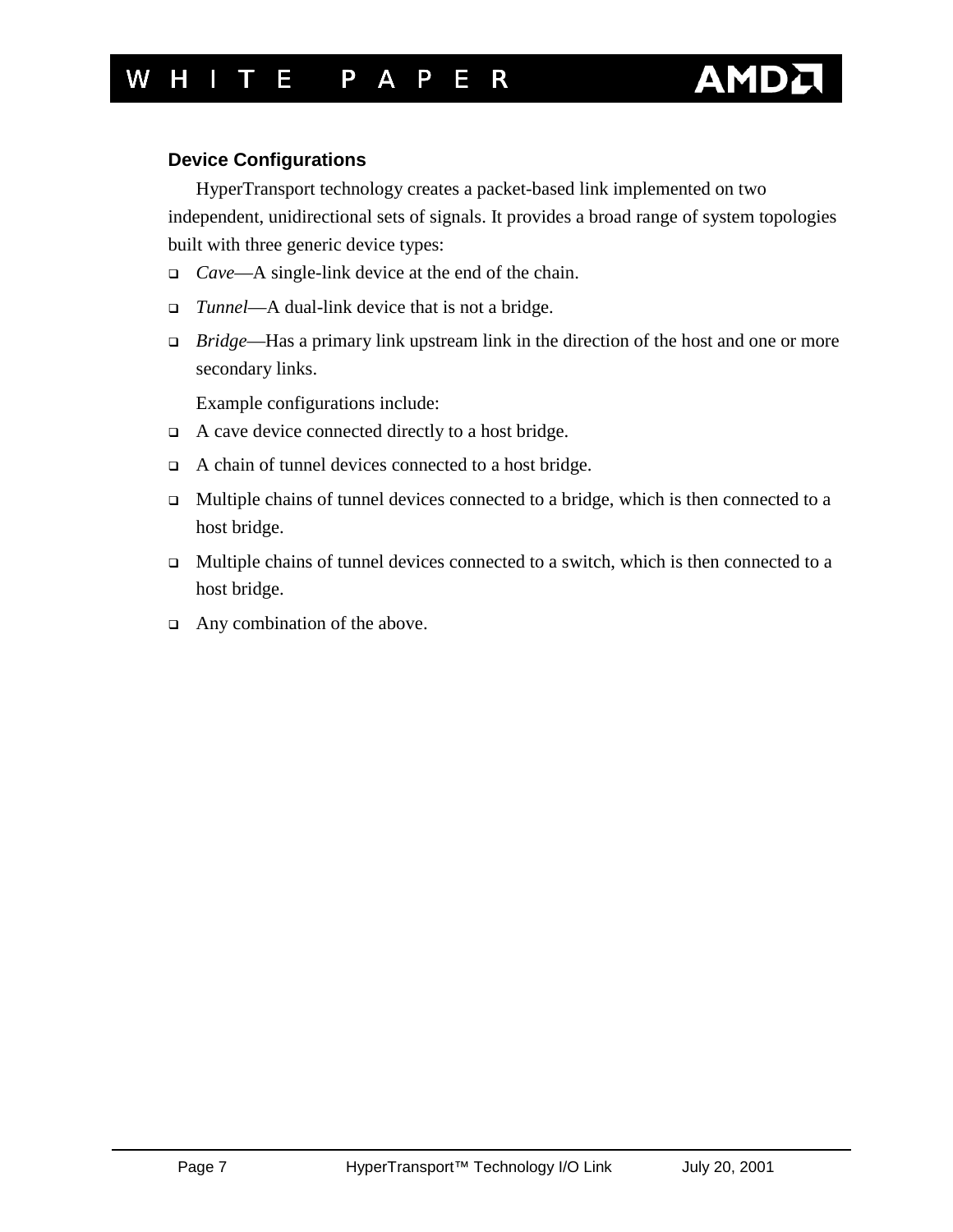# W H I T E P A <u>P E R</u>

Figure 2 shows several examples of the different device configurations possible in HyperTransport technology. In these figures, "P" indicates a primary interface and "S" indicates a secondary interface. (A brief glossary of some terminology used to describe the HyperTransport protocol can be found o[n page 24.](#page-23-0)) More detailed block diagrams for some example implementations are shown in the section beginning o[n page 19.](#page-18-0)

Δ



 **Figure 2. Example HyperTransport™ Technology Device Configurations**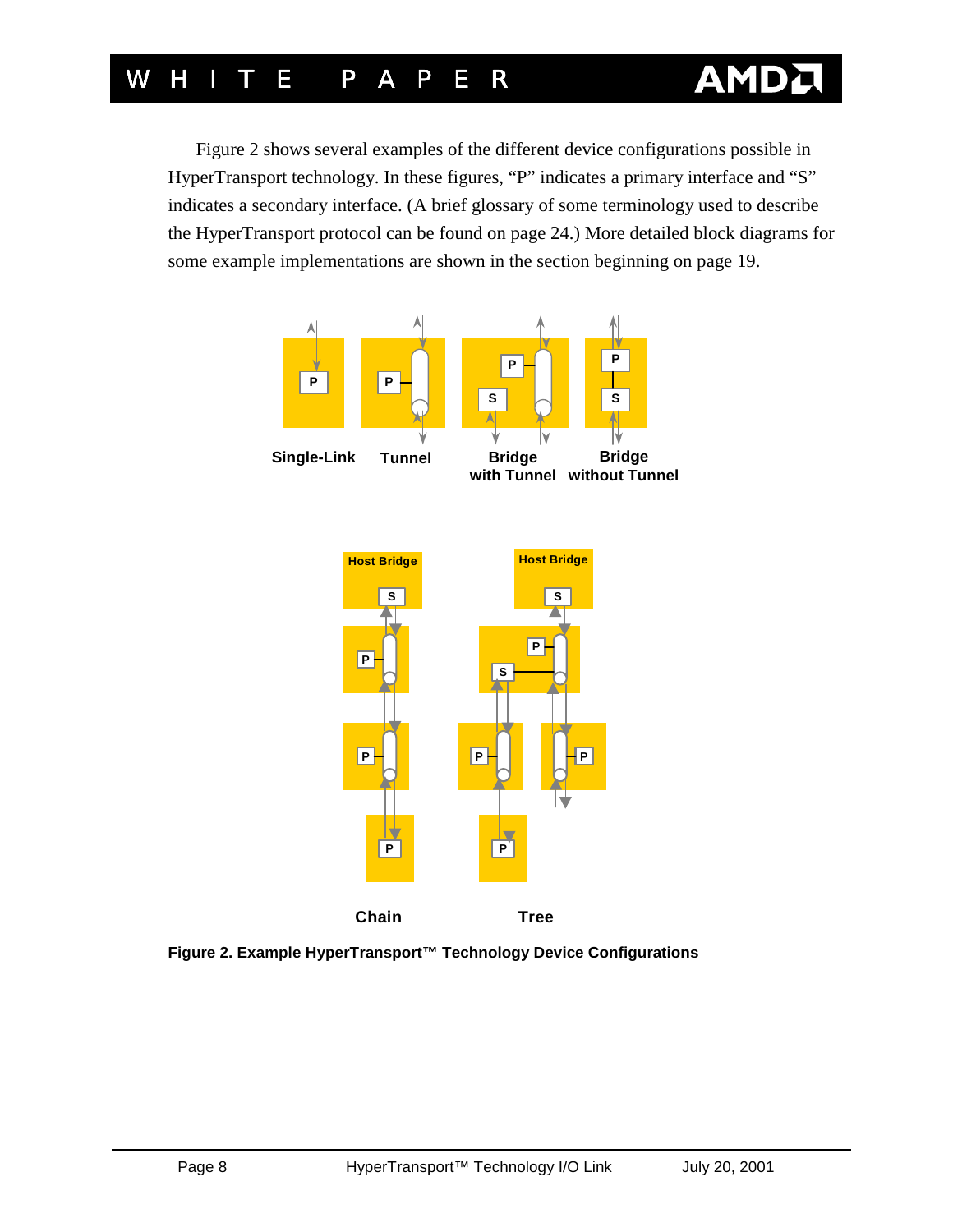### <span id="page-8-0"></span>**Technical Overview**

#### **Physical Layer**

Each HyperTransport link consists of two point-to-point unidirectional data paths, as illustrated in Figure 3.

- $\Box$  Data path widths of 2, 4, 8, and 16 bits can be implemented either upstream or downstream, depending on the device-specific bandwidth requirements.
- ! Commands, addresses, and data (CAD) all use the same set of wires for signaling, dramatically reducing pin requirements.

All HyperTransport technology commands, addresses, and data travel in packets. All packets are multiples of four bytes (32 bits) in length. If the link uses data paths narrower than 32 bits, successive bit-times are used to complete the packet transfers.



**Figure 3. HyperTransport™ Technology Data Paths** 

The HyperTransport link was specifically designed to deliver a high-performance and scalable interconnect between CPU, memory, and I/O devices, while using as few pins as possible.

- □ To achieve very high data rates, the HyperTransport link uses low-swing differential signaling with on-die differential termination.
- $\Box$  To achieve scalable bandwidth, the HyperTransport link permits seamless scalability of both frequency and data width.

#### *Minimal Pin Count*

The designers of HyperTransport technology wanted to use as few pins as possible to enable smaller packages, reduced power consumption, and better thermal characteristics, while reducing total system cost. This goal is accomplished by using separate unidirectional data paths and very low-voltage differential signaling.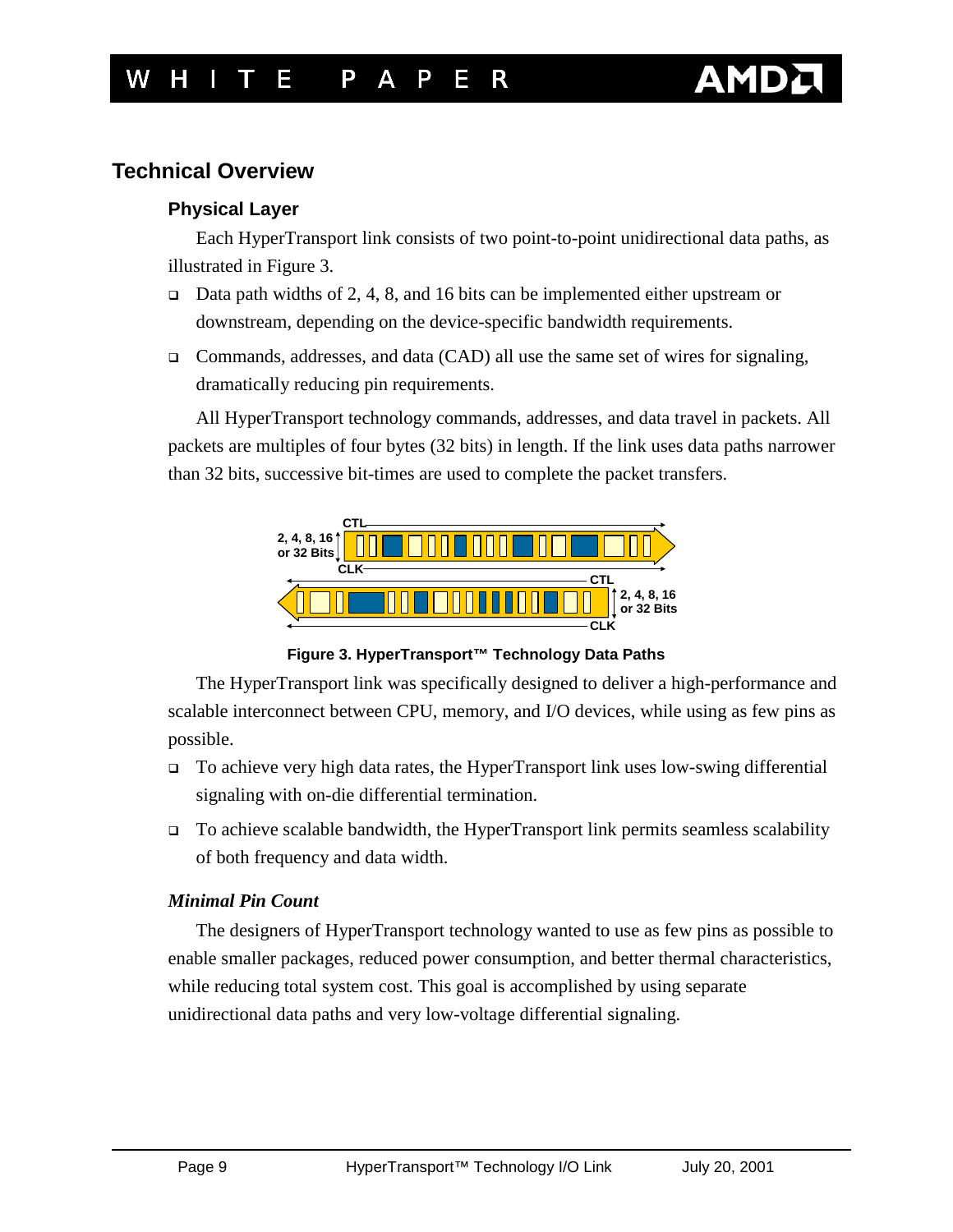

The signals used in HyperTransport technology are summarized in Table 2.

- □ Commands, addresses, and data (CAD) all share the same bits.
- ! Each data path includes a Control (CTL) signal and one or more Clock (CLK) signals.
	- − The CTL signal differentiates commands and addresses from data packets.
	- − For every grouping of eight bits or less within the data path, there is a forwarded CLK signal. Clock forwarding reduces clock skew between the reference clock signal and the signals traveling on the link. Multiple forwarded clocks limit the number of signals that must be routed closely in wider HyperTransport links.
- $\Box$  For most signals, there are two pins per bit.
- $\Box$  In addition to CAD, Clock, Control, V<sub>LDT</sub> power, and ground pins, each HyperTransport device has Power OK (PWROK) and Reset (RESET#) pins. These pins are single-ended because of their low-frequency use.
- ! Devices that implement HyperTransport technology for use in lower power applications such as notebook computers should also implement Stop (LDTSTOP#) and Request (LDTREQ#). These power management signals are used to enter and exit low-power states.

| <b>Signal</b><br><b>Name</b> | <b>Description</b>                                                                                       | <b>Comment</b>                                                                           |
|------------------------------|----------------------------------------------------------------------------------------------------------|------------------------------------------------------------------------------------------|
| <b>CAD</b>                   | <b>Commands, Addresses and Data:</b><br>Carries command, address, or data<br>information.                | CAD width can be different in each direction.                                            |
| <b>CTL</b>                   | <b>Control:</b><br>Used to distinguish control packets from<br>data packets.                             |                                                                                          |
| <b>CLK</b>                   | Clock:<br>Forwarded clock signal.                                                                        | Each byte of CAD has a separate clock signal.<br>Data is transferred on each clock edge. |
| <b>PWROK</b>                 | <b>Power OK:</b><br>Power and clocks are stable.                                                         | Single-ended.                                                                            |
| RESET#                       | <b>HyperTransport Technology Reset:</b><br>Resets the chain.                                             | Single-ended.                                                                            |
| LDTSTOP#                     | <b>HyperTransport Technology Stop:</b><br>Enables and disables links during<br>system state transitions. | Used in systems requiring power management.<br>Single-ended.                             |
| LDTREQ#                      | <b>HyperTransport Technology Request:</b><br>Requests re-enabling links for normal<br>operation.         | Used in systems requiring power management.<br>Single-ended.                             |

**Table 2. Signals Used in HyperTransport™ Technology**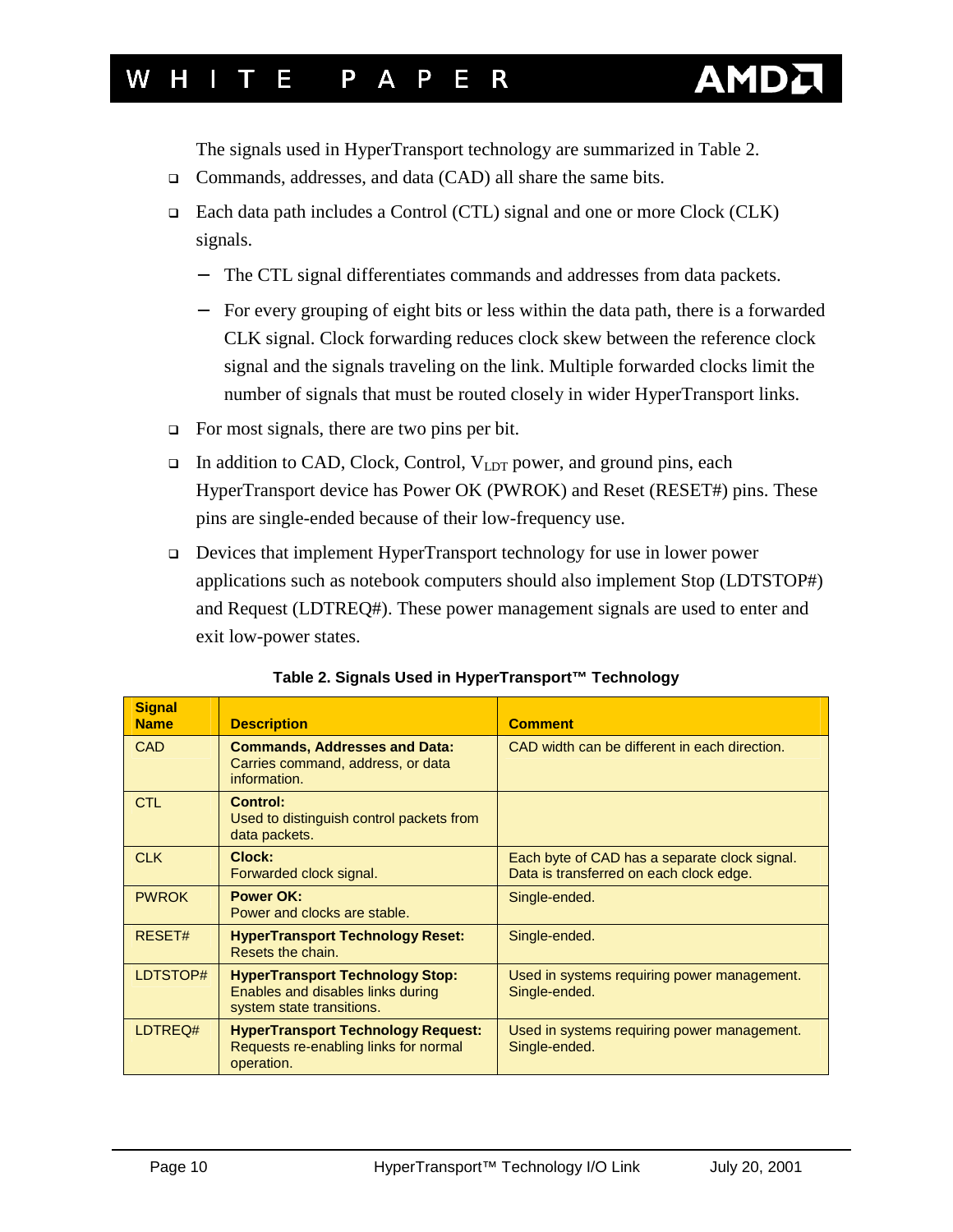#### <span id="page-10-0"></span>*Enhanced Low-Voltage Differential Signaling*

The signaling technology used in HyperTransport technology is a type of low voltage differential signaling (LVDS ). However, it is not the conventional IEEE LVDS standard. It is an enhanced LVDS technique developed to evolve with the performance of future process technologies. This is designed to help ensure that the HyperTransport technology standard has a long lifespan. LVDS has been widely used in these types of applications because it requires fewer pins and wires. This is also designed to reduce cost and power requirements because the transceivers are built into the controller chips.

HyperTransport technology uses low-voltage differential signaling with differential impedance  $(Z_{OD})$  of 100 ohms for CAD, Clock, and Control signals, as illustrated in Figure 4. Characteristic line impedance is 60 ohms. The driver supply voltage is 1.2 volts, instead of the conventional 2.5 volts for standard LVDS. Differential signaling and the chosen impedance provide a robust signaling system for use on low-cost printed circuit boards. Common four-layer PCB materials with specified di-electric, trace, and space dimensions and tolerances or controlled impedance boards are sufficient to implement a HyperTransport I/O link. The differential signaling permits trace lengths up to 24 inches for 800 Mbit/s operation.



**Figure 4. Enhanced Low-Voltage Differential Signaling (LVDS)**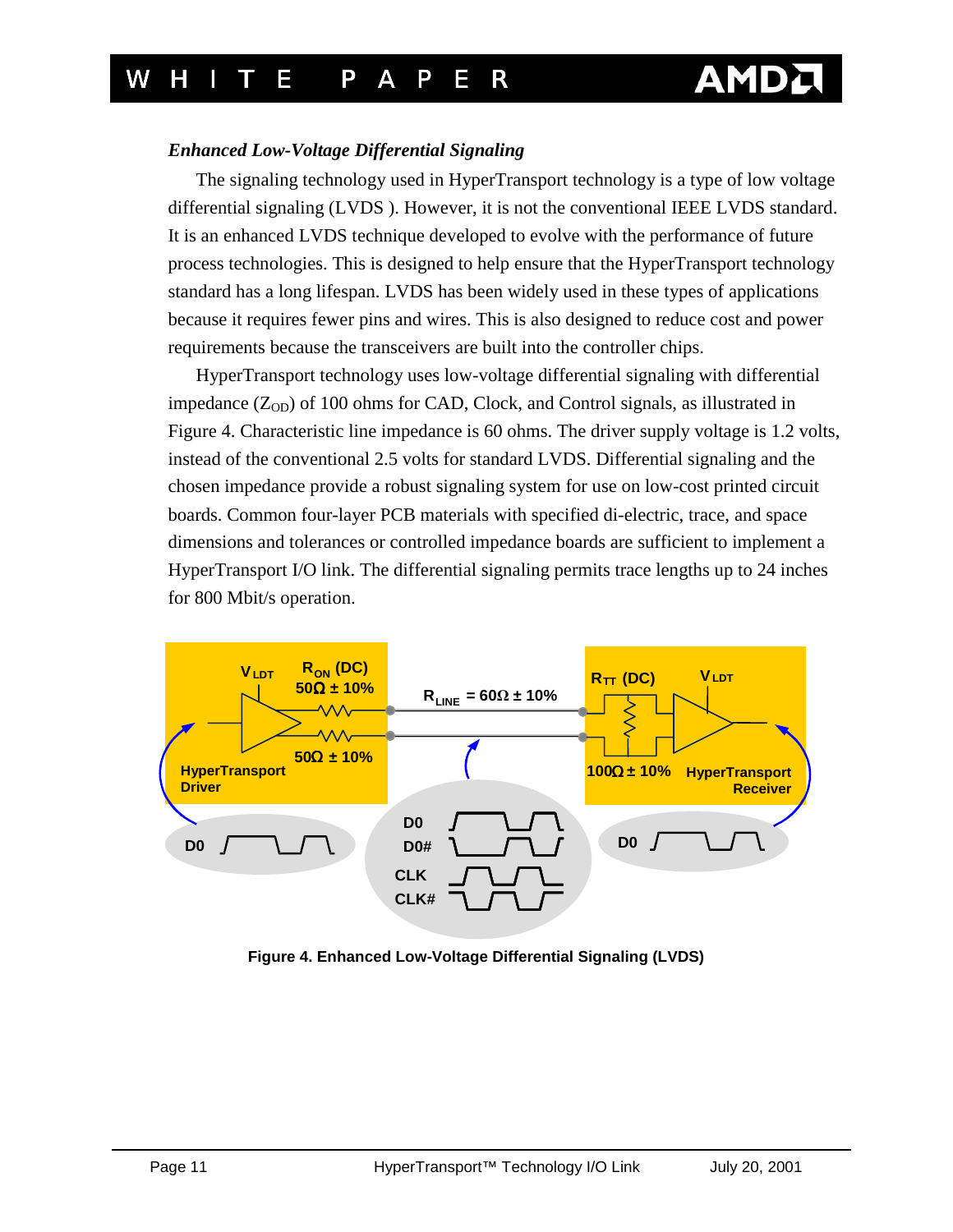# <span id="page-11-0"></span>H I T F P A P F R

At first glance, the signaling used to implement a HyperTransport I/O link would seem to increase pin counts because it requires two pins per bit and uses separate upstream and downstream data paths. However, the increase in signal pins is offset by two factors:

- ! By using separate data paths, HyperTransport I/O links are designed to operate at much higher frequencies than existing bus architectures. This means that buses delivering equivalent or better bandwidth can be implemented using fewer signals.
- ! Differential signaling provides a return current path for each signal, greatly reducing the number of power and ground pins required in each package.

#### *Greatly Increased Bandwidth*

Commands, addresses, and data traveling on a HyperTransport link are *doublepumped*, where transfers take place on both the rising and falling edges of the clock signal. For example, if the link clock is 800 MHz, the data rate is 1600 MHz.

- $\Box$  An implementation of HyperTransport links with 16 CAD bits in each direction with a 1.6-GHz data rate provides bandwidth of 3.2 Gigabytes per second in each direction, for an aggregate peak bandwidth of 6.4 Gbytes/s, or 48 times the peak bandwidth of a 33-MHz PCI bus.
- ! A low-cost, low-power HyperTransport link using two CAD bits in each direction and clocked at 400 MHz provides 200 Mbytes/s of bandwidth in each direction, or nearly four times the peak bandwidth of PCI 32/33.

Such a link can be implemented with just 24 pins, including power and ground pins, as shown in Table 3.

| <b>Link Width (Each Way)</b> | $\overline{2}$ | 4              | 8                | 16             | 32  |
|------------------------------|----------------|----------------|------------------|----------------|-----|
| <b>Data Pins (total)</b>     | 8              | 16             | 32               | 64             | 128 |
| <b>Clock Pins (total)</b>    | 4              | $\overline{4}$ | $\boldsymbol{A}$ | 8              | 16  |
| <b>Control Pins (total)</b>  | 4              | 4              | $\overline{4}$   | $\overline{4}$ | 4   |
| <b>Subtotal (High Speed)</b> | 16             | 24             | 40               | 76             | 148 |
| $V_{IDT}$                    | $\mathcal{P}$  | $\mathcal{P}$  | 3                | 6              | 10  |
| <b>GND</b>                   | 4              | 6              | 10               | 19             | 37  |
| <b>PWROK</b>                 | 1              | 1              | 1                | 1              | 1   |
| <b>RESET#</b>                | 1              | 1              | 1                | 1              | 1   |
| <b>Total Pins</b>            | 24             | 34             | 55               | 103            | 197 |

#### **Table 3. Total Pins Used for Each Link Width**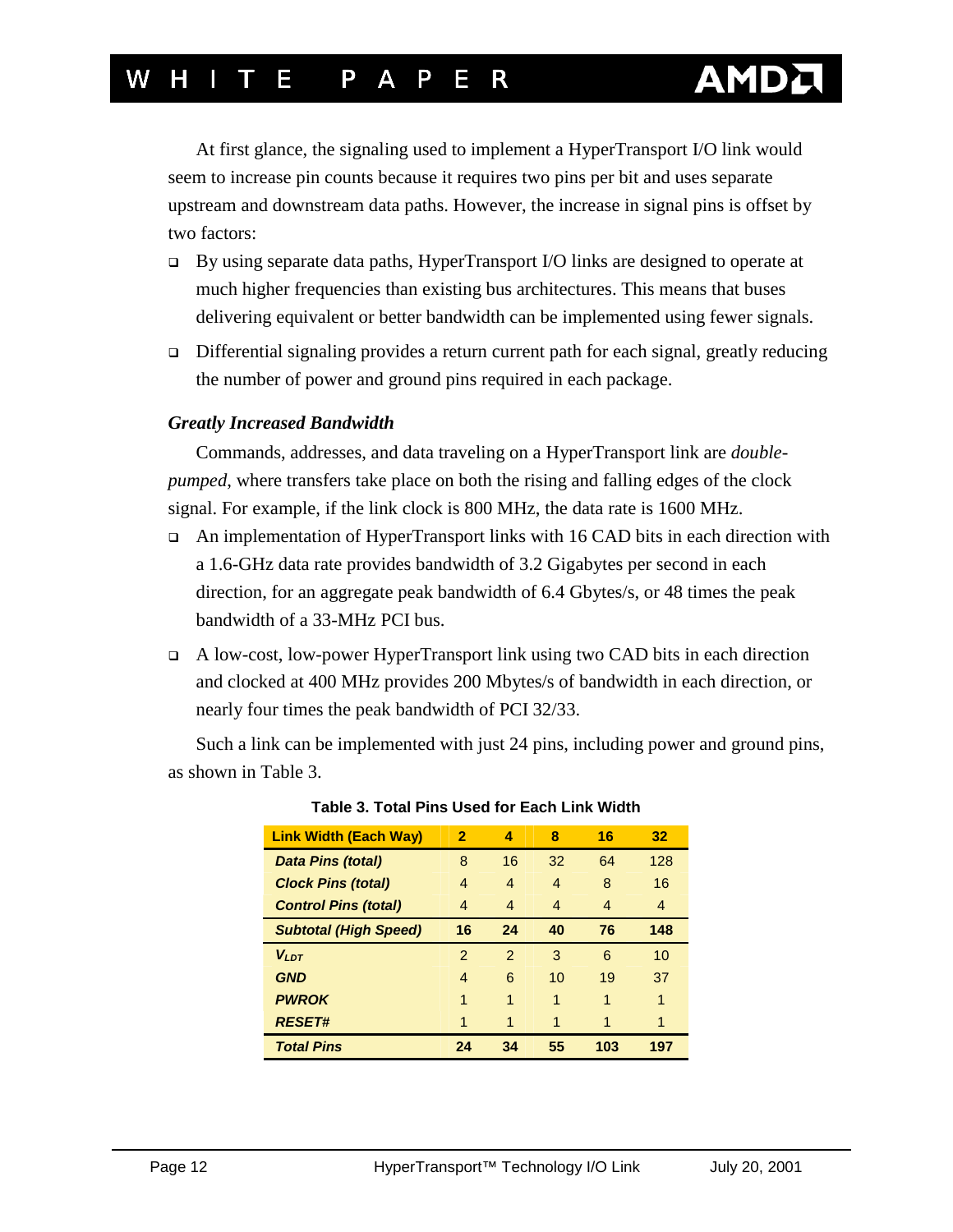#### <span id="page-12-0"></span>**Data Link Layer**

The data link layer includes the initialization and configuration sequence, periodic cyclic redundancy check (CRC), disconnect/reconnect sequence, information packets for flow control and error management, and doubleword framing for other packets. These topics are discussed in detail in the *HyperTransport™ Technology Input/Output Link Protocol Specification* (#23888). This section of the white paper includes a brief discussion of the initialization process supported by HyperTransport technology.

#### *Initialization*

HyperTransport technology-enabled devices with transmitter and receiver links of equal width can be easily and directly connected. Devices with asymmetric data paths can also be linked together easily. Extra receiver pins are tied to logic 0, while extra transmitter pins are left open. During power-up, when RESET# is asserted and the Control signal is at logic 0, each device transmits a bit pattern indicating the width of its receiver. Logic within each device determines the maximum safe width for its transmitter. While this may be narrower than the optimal width, it provides reliable communications between devices until configuration software can optimize the link to the widest common width.

For applications that typically send the bulk of the data in one direction, component vendors can save costs by implementing a wide path for the majority of the traffic and a narrow path in the lesser used direction. Devices are not required to implement equalwidth upstream and downstream links.

### **Protocol and Transaction Layers**

The protocol layer includes the commands, the virtual channels in which they run, and the ordering rules that govern their flow. The transaction layer uses the elements provided by the protocol layer to perform actions, such as read request and responses. These topics are discussed in more detail in the *HyperTransport™ Technology Input/Output Link Protocol Specification* (#23888).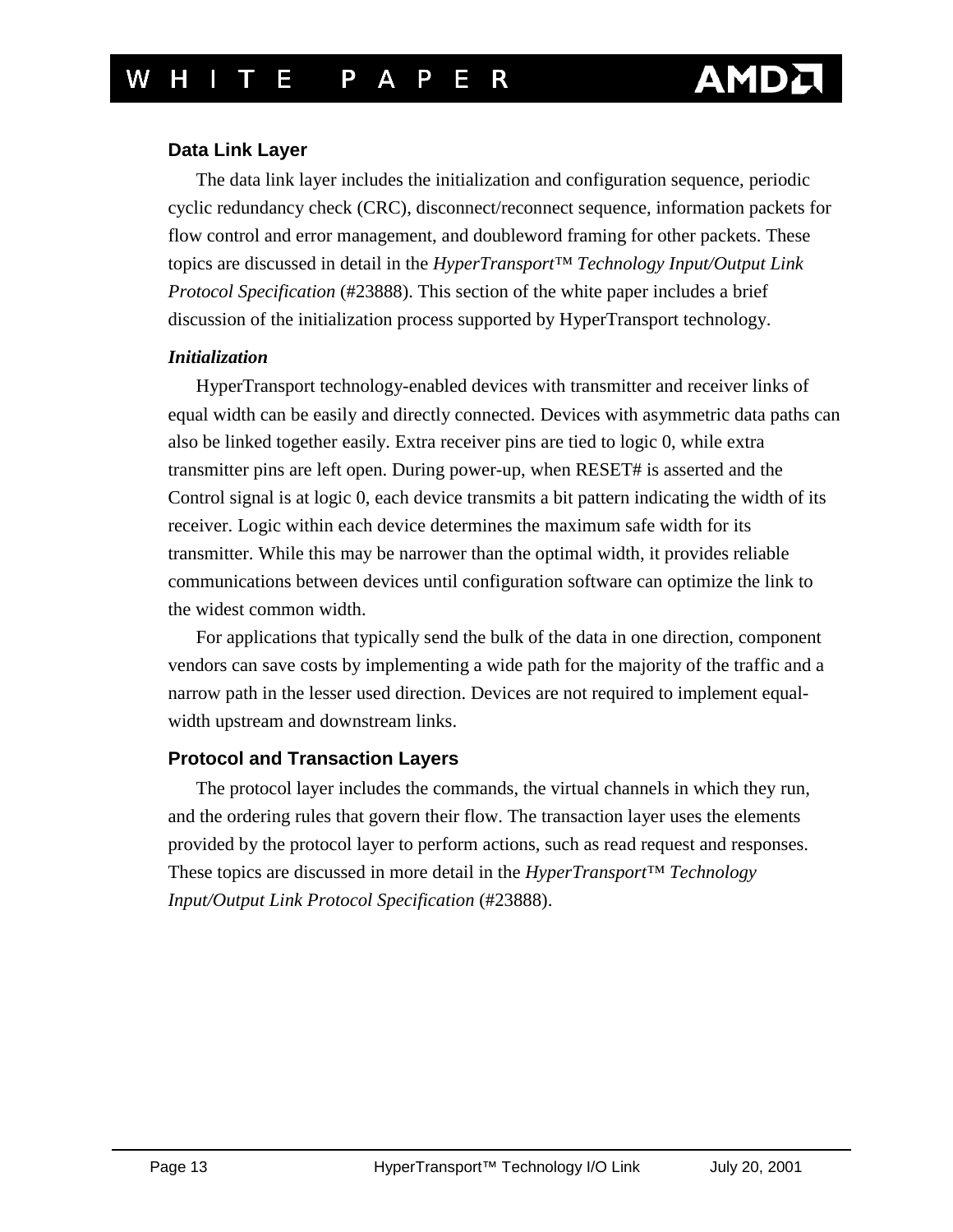#### <span id="page-13-0"></span>*Commands*

All HyperTransport technology commands are either four or eight bytes long and begin with a 6-bit command type field. The most commonly used commands are Read Request, Read Response, and Write. The basic commands are summarized in Table 4, listed by *virtual channel*. A virtual channel contains requests or responses with the same ordering priority.

| <b>Virtual Channel</b> | <b>Command</b>                  | <b>Comment</b>                                                                               |
|------------------------|---------------------------------|----------------------------------------------------------------------------------------------|
| Posted                 | <b>Posted Write</b>             | Followed by data packet(s).                                                                  |
|                        | <b>Broadcast</b>                | Issued by host bridge downstream to communicate<br>information to all devices.               |
|                        | Fence                           | All posted requests in a stream cannot pass it.                                              |
| <b>Non-Posted</b>      | <b>Non-Posted Write</b>         |                                                                                              |
|                        | Read                            | Designates whether response can pass posted<br>requests or not.                              |
|                        | <b>Flush</b>                    | Forces all posted requests to complete.                                                      |
|                        | <b>Atomic Read-Modify-Write</b> | Generated by I/O devices or bridges and directed to<br>system memory controlled by the host. |
| <b>Responses</b>       | <b>Read Response</b>            | Response to read command, is followed by data<br>packet(s).                                  |
|                        | <b>Target Done</b>              | A transaction not requiring returned data has<br>completed at its target.                    |

|  | Table 4. Basic HyperTransport™ Technology Commands |  |  |
|--|----------------------------------------------------|--|--|
|  |                                                    |  |  |

Figure 5 shows the command format.



#### **Figure 5. Command Format**

When the command requires an address, the last byte of the command is concatenated with an additional four bytes to create a 40-bit address.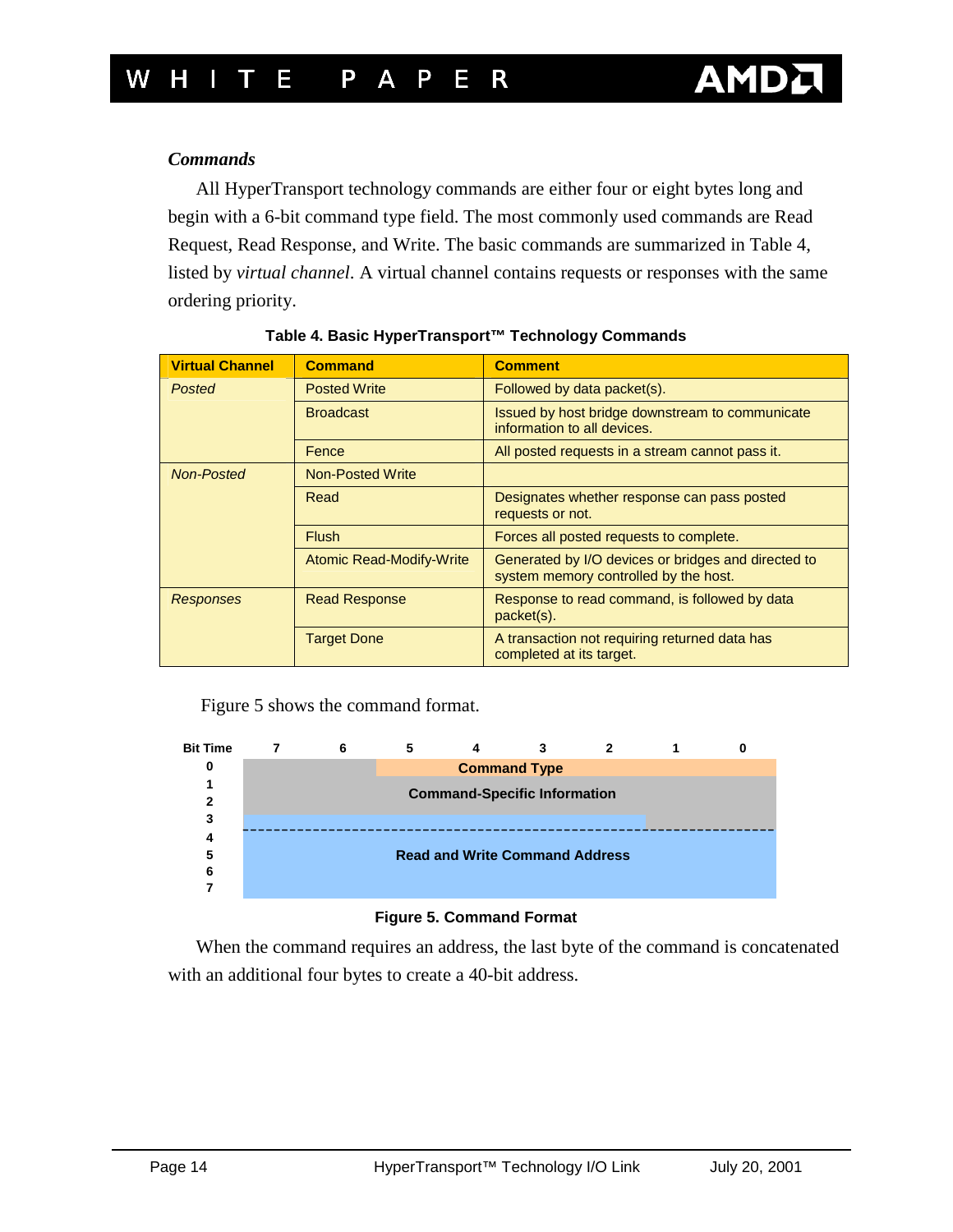#### <span id="page-14-0"></span>*Data Packets*

A Write command or a Read Response command is followed by data packets. Data packets are four to 64 bytes long in four-byte increments. Figure 6 shows a packet of eight bytes.

| <b>Bit Time</b> |              |  |  |              |  |  |  |
|-----------------|--------------|--|--|--------------|--|--|--|
| 0               | Data [ 7: 0] |  |  |              |  |  |  |
|                 | Data [15: 8] |  |  |              |  |  |  |
| 2               | Data [23:16] |  |  |              |  |  |  |
| 3               | Data [31:24] |  |  |              |  |  |  |
|                 | Data [39:32] |  |  |              |  |  |  |
| 5               | Data [47:40] |  |  |              |  |  |  |
| 6               |              |  |  | Data [55:48] |  |  |  |
|                 |              |  |  | Data [63:56] |  |  |  |

#### **Figure 6. Eight-Byte Data Packet**

Transfers of less than four bytes are padded to the four-byte minimum. Bytegranularity reads and writes are supported with a four-byte mask field preceding the data. This is useful when transferring data to or from graphics frame buffers where the application should only affect certain bytes that may correspond to one primary color or other characteristics of the displayed pixels. A control bit in the command indicates whether the writes are byte or doubleword granularity.

#### *Address Mapping*

Reads and writes to PCI I/O space are mapped into a separate address range, eliminating the need for separate memory and I/O control lines or control bits in read and write commands.

Additional address ranges are used for in-band signaling of interrupts and system management messages. A device signaling an interrupt performs a byte-granularity write command targeted at the reserved address space. The host bridge is responsible for delivery of the interrupt to the internal target.

#### *I/O Stream Identification*

Communications between the HyperTransport host bridge and other HyperTransport technology-enabled devices use the concept of *streams*. A HyperTransport link can handle multiple streams between devices simultaneously. HyperTransport technology devices are *daisy-chained*, so that some streams may be passed through one node to the next.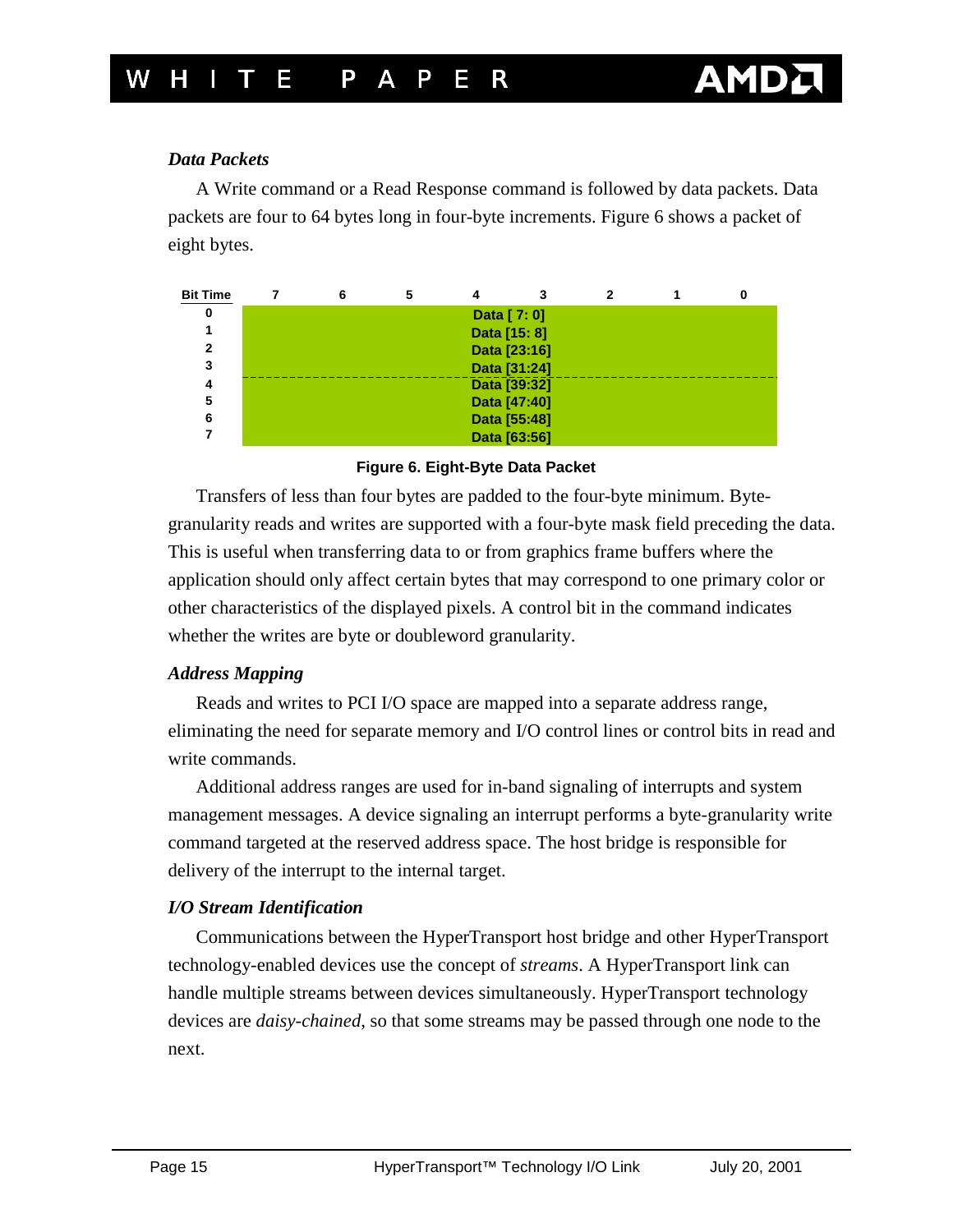<span id="page-15-0"></span>Packets are identified as belonging to a stream by the Unit ID field in the packet header, as shown in Figure 7. There can be up to 32 unique IDs within a HyperTransport chain. Nodes within a HyperTransport chain may contain multiple units.





It is the responsibility of each node to determine if information sent to it is targeted at a device within it. If not, the information is passed through to the next node. If a device is located at the end of the chain and it is not the target device, an error response is passed back to the host bridge.

Commands and responses sent from the host bridge have a Unit ID of zero. Commands and responses sent from other HyperTransport technology devices on the chain have their own unique ID.

If a bus-mastering HyperTransport technology device like a RAID controller sends a write command to memory above the host bridge, the command will be sent with the Unit ID of the RAID controller. HyperTransport technology permits posted write operations so that these devices do not wait for an acknowledgement before proceeding. This is useful for large data transfers that will be buffered at the receiving end.

#### *Ordering Rules*

Within streams, the HyperTransport I/O link protocol implements the same basic ordering rules as PCI. Additionally, there are features that allow these ordering rules to be relaxed. A Fence command aligns posted cycles in all streams, and a Flush command flushes the posted write channel in one stream. These features are helpful in handling protocols for bridges to other buses such as PCI, InfiniBand, AGP.

**AMI**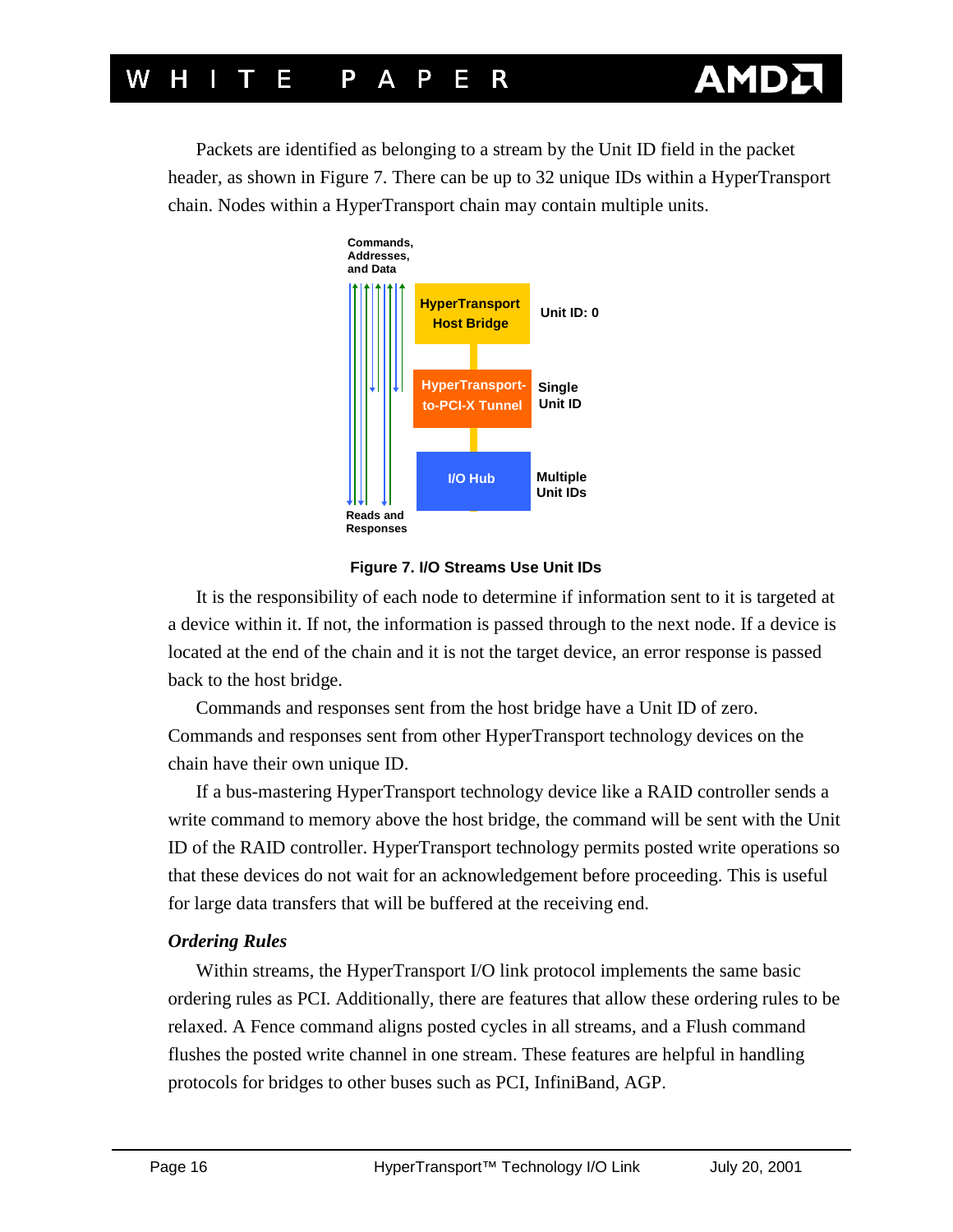#### <span id="page-16-0"></span>**Session Layer**

The session layer includes link width optimization and link frequency optimization along with interrupt and power state capabilities. These topics are discussed in more detail in the *HyperTransport™ Technology Input/Output Link Protocol Specification* (#23888).

#### *Standard Plug 'n Play Conventions*

Devices enabled with HyperTransport technology use standard "Plug 'n Play" conventions for exposing the control registers that enable configuration routines to optimize the width of each data path. AMD registered the HyperTransport Specific Capabilities Block with the PCI SIG. This Capabilities Block, illustrated in Figure 8, permits devices enabled with HyperTransport technology to be configured by any operating system that supports a PCI architecture.



#### **Figure 8. HyperTransport™ Technology Capabilities Block**

Since system enumeration and power-up are implementation-specific, it is assumed that system firmware will recognize the Capabilities Block and use the information within it to configure all HyperTransport host bridges in the system. Once the host bridges are identified, devices enabled with HyperTransport technology that are connected to the bridges can be enumerated just as they are for PCI devices. Configuration information that is collected and the structures created by this process will look to a Plug 'n Play-aware operating system (OS) just like those of PCI devices. In short, the Plug 'n Play-aware OS does not require any modification to recognize and configure devices enabled with HyperTransport technology.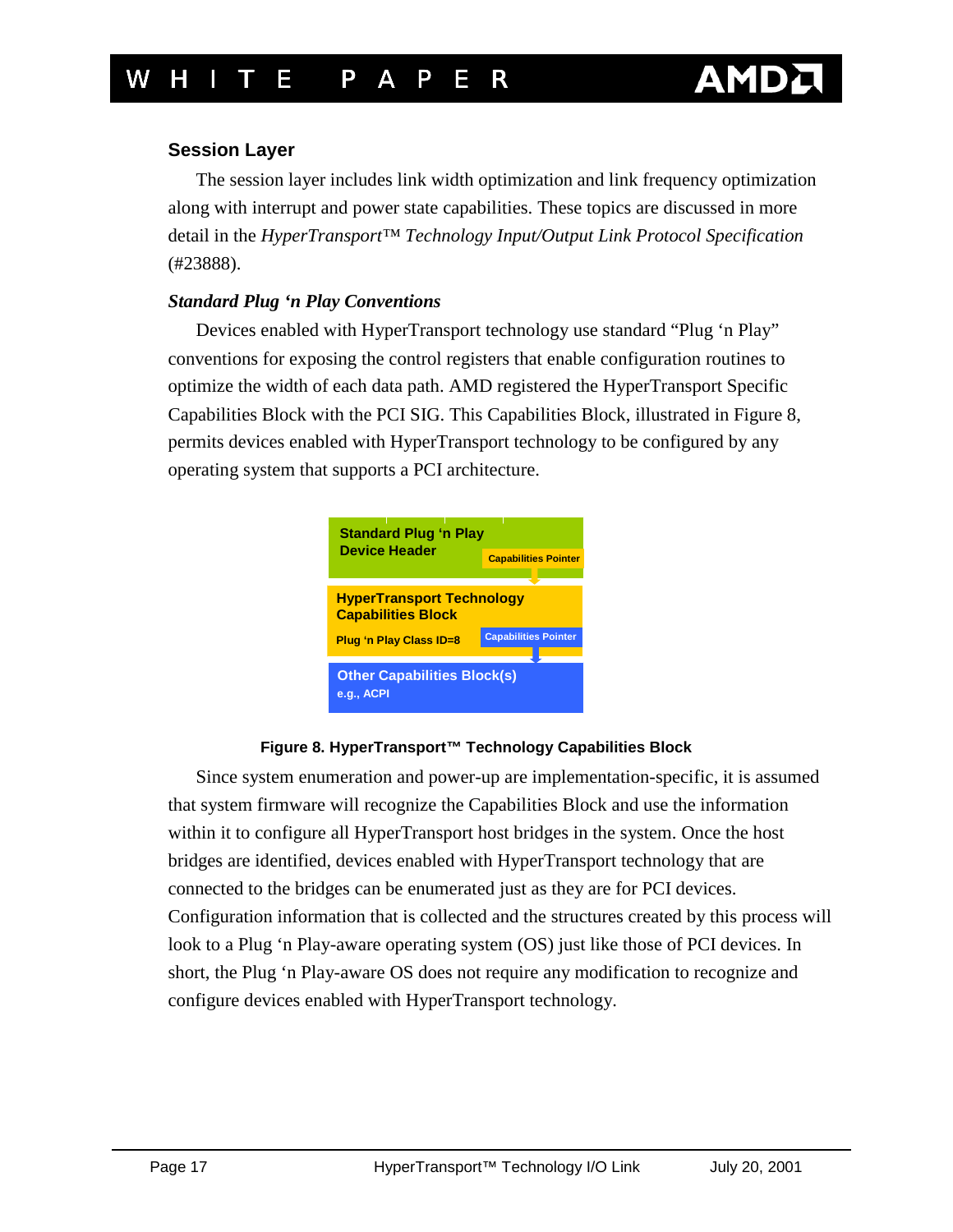

#### <span id="page-17-0"></span>*Minimal Device Driver Porting*

Drivers for devices enabled with HyperTransport technology are unique to the devices just as they are to PCI I/O devices, but the similarities are great. Companies that build a PCI I/O device and then create an equivalent device enabled with HyperTransport technology should have no problems porting the driver. To make porting easier, the chain from a host bridge is enumerated like a PCI bus, and devices and functions within a device enabled with HyperTransport technology are enumerated like PCI devices and functions, as shown in Figure 9.



**Figure 9. Familiar Bus and Device Enumeration** 

#### *Link Width Optimization*

The initial link-width negotiation sequence may result in links that do not operate at their maximum width potential. All 16-bit, 32-bit, and asymmetrically-sized configurations must be enabled by a software initialization step. At cold reset, all links power-up and synchronize according to the protocol. Firmware (or BIOS) then interrogates all the links in the system, reprograms them to the desired width, and takes the system through a warm reset to change the link widths.

Devices that implement the LDTSTOP# signal can disconnect and reconnect rather than enter warm reset to invoke link width changes.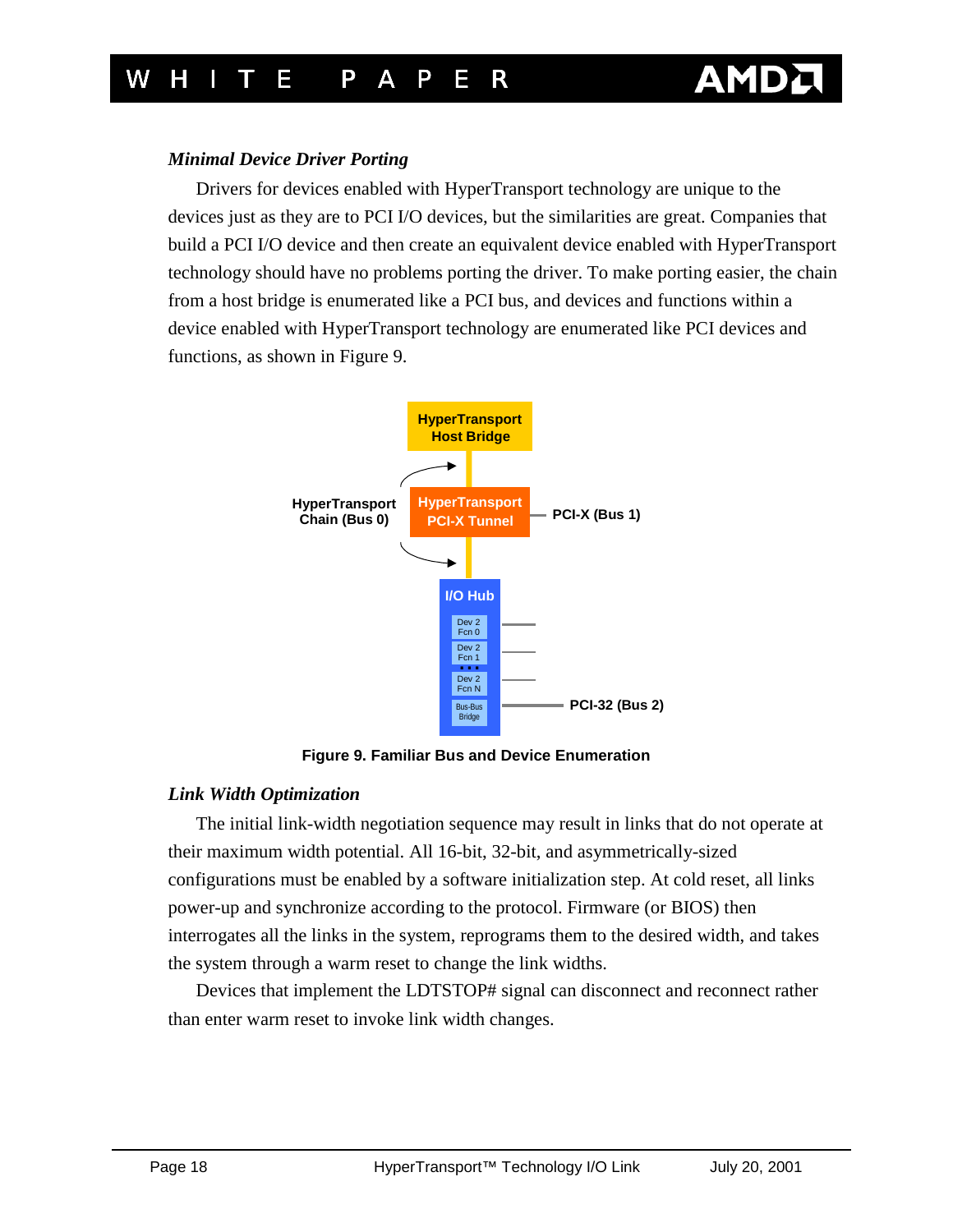#### <span id="page-18-0"></span>*Link Frequency Initialization*

At cold reset, all links power-up with 200-MHz clocks. For each link, firmware reads a specific register of each device to determine the supported clock frequencies. The reported frequency capability, combined with system-specific information about the board layout and power requirements, is used to determine the frequency to be used for each link. Firmware then writes the two frequency registers to set the frequency for each link. Once all devices have been configured, firmware initiates an LDTSTOP# disconnect or RESET# of the affected chain to cause the new frequency to take effect.

### **Implementation Examples**

#### **Daisy Chain**

HyperTransport technology has a daisy-chain topology, giving the opportunity to connect multiple HyperTransport input/output bridges to a single channel. HyperTransport technology is designed to support up to 32 devices per channel and can mix and match components with different link widths and speeds.

This capability makes it possible to create HyperTransport technology devices that are building blocks capable of spanning a range of platforms and market segments. For example, a low-cost entry in a mainstream PC product line might be designed with an AMD Duron<sup> $TM$ </sup> processor. With very little redesign work, as shown in [Figure 10,](#page-19-0) this PC design could be upgraded to a high-end workstation by substituting high-end AMD Athlon™ processors and bridges with HyperTransport technology to expand the platform's I/O capabilities.

[Figure 10 a](#page-19-0)lso illustrates the concept of tunnels, in which multiple HyperTransport tunnels can be daisy-chained onto a single I/O link. A tunnel can be viewed as a basic building block for complex system designs.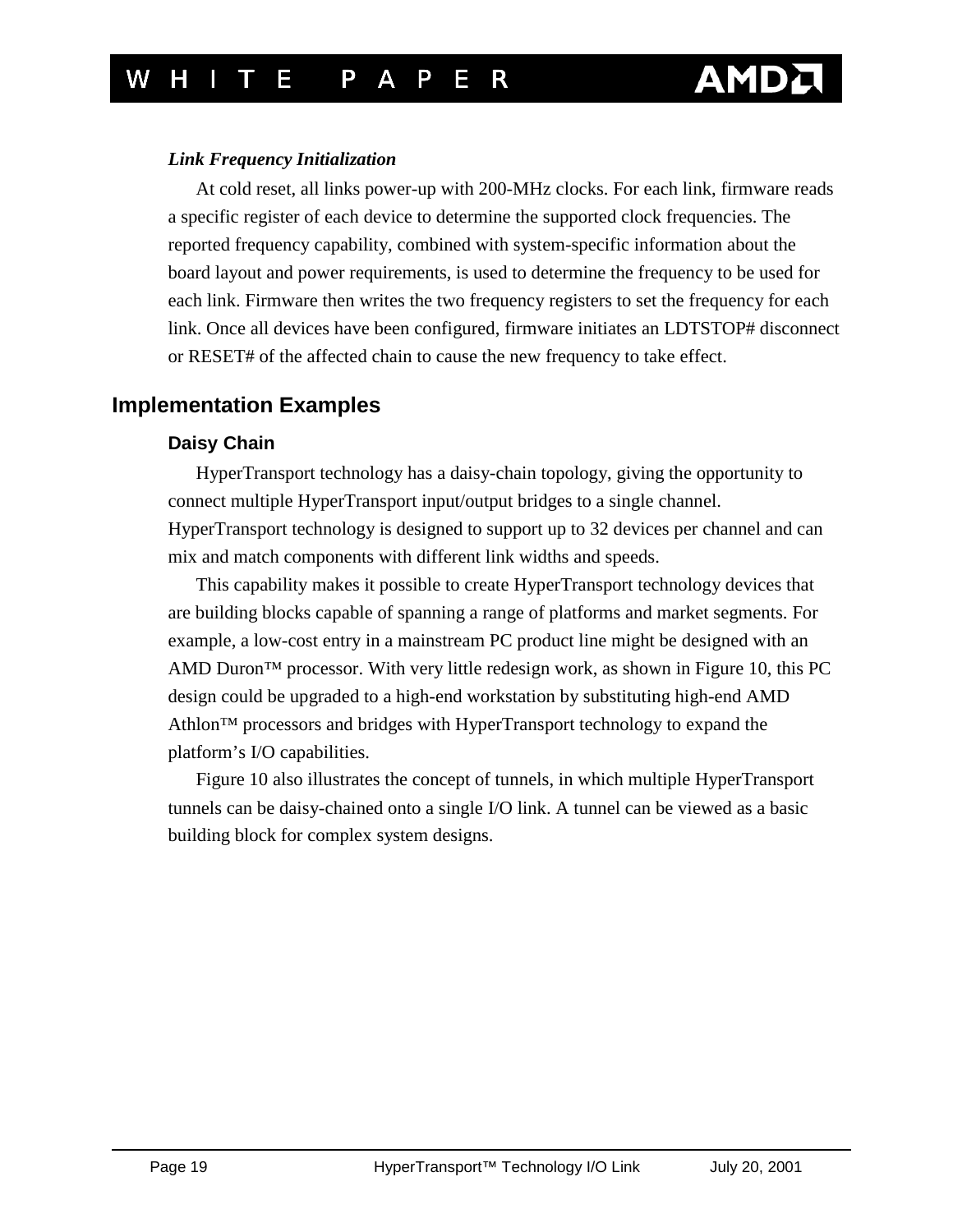

<span id="page-19-0"></span>

**HyperTransport Tunnel Devices**

**Figure 10. Example Daisy Chain Implementation** 

#### **Switched Environment**

A number of industry partners are developing HyperTransport switches, allowing engineers to have a great deal of flexibility in their system designs. In this type of configuration, a HyperTransport I/O switch handles multiple HyperTransport I/O data streams and manages the interconnection between the attached HyperTransport devices. For example, a four-port HyperTransport switch could aggregate data from multiple downstream ports into a single high-speed uplink, or it could route port-to-port connections. A switched environment allows multiple high-speed data paths to be linked while simultaneously supporting slower speed buses.

#### **Multiprocessor System**

AMD is using a superset of HyperTransport technology to handle cache coherency in its multiprocessor server systems. In the model of a four-processor server shown in [Figure 11,](#page-20-0) each of the Northbridges has two coherent HyperTransport links to create an array of four CPUs. Each core logic chipset has its own memory and a HyperTransport link available for I/O expansion.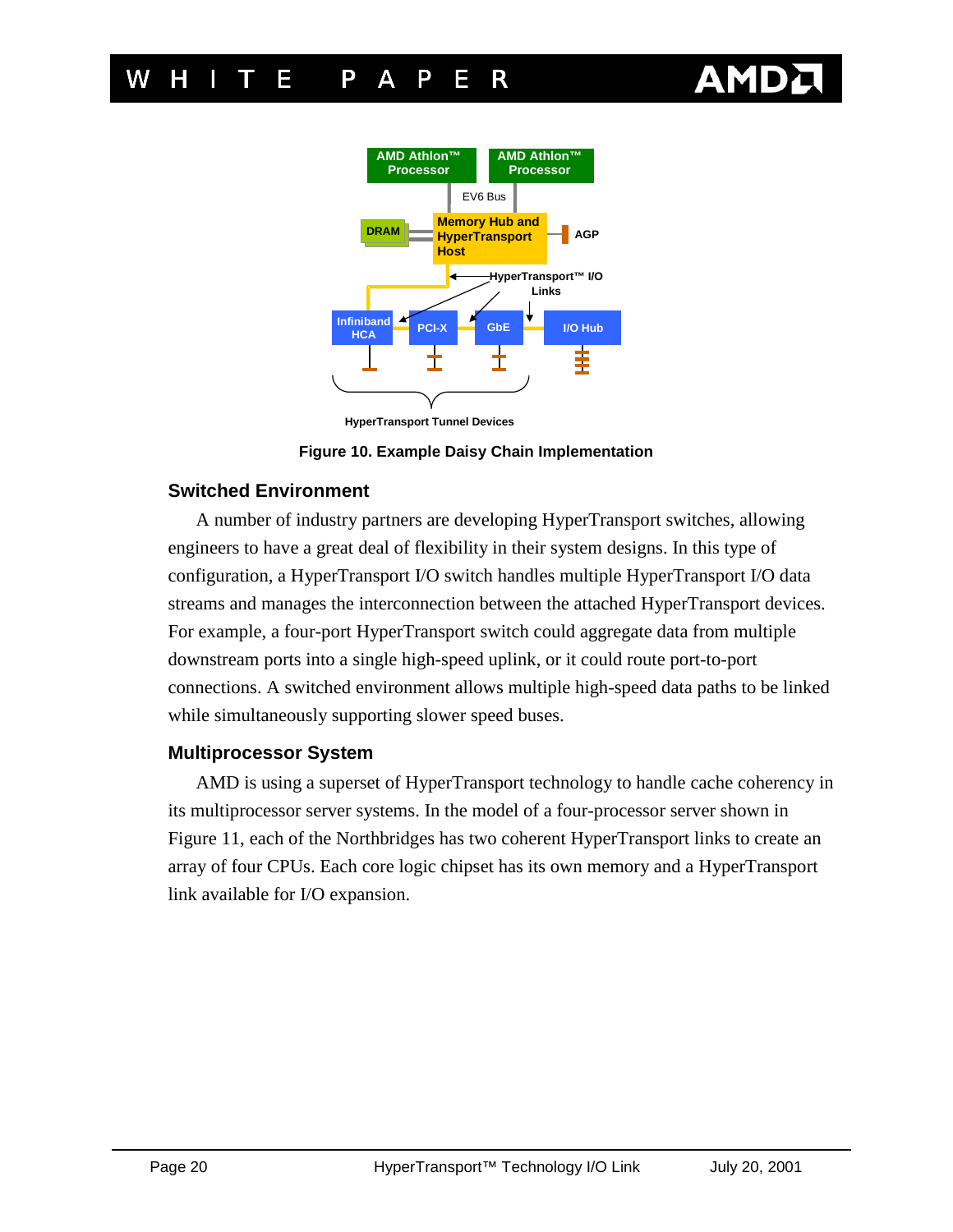

<span id="page-20-0"></span>

**Multiple HyperTransport™ I/O Links** 

**Multiple HyperTransport™ I/O Links** 

**Figure 11. Example Multiprocessor Implementation** 

### **HyperTransport™ Technology Specifications**

The following HyperTransport technology specifications and design guides are available.

- ! *HyperTransport™ Technology Input/Output Link Protocol Specification* (#23888) defines the HyperTransport technology signals, packets, commands, interrupts, configuration accesses, address map, error handling, clocking, and initialization.
- ! *HyperTransport™ Technology Electrical Specification* (#23890) defines the electrical characteristics of the HyperTransport link. It includes characteristics for power supplies and power dissipation, DC and AC output signals including test load circuits, DC and AC input signals, impedance requirements, link transfer timing, and phase recovery timing.
- ! *HyperTransport™ Technology Uniprocessor Protocol Specification* (#24684) describes the coherent form of the HyperTransport protocol, which can be used to connect a processor to an external Northbridge device.
- ! *HyperTransport™ Technology Interface Design Guide* (#24734) includes guidelines for designing signal interconnect and power distribution, including the device, device package, and PCB interconnect.
- ! *HyperTransport™ Technology PHY Interface Specification* (#24735) specifies the behavior and signaling of a commonly-used physical interface implementation.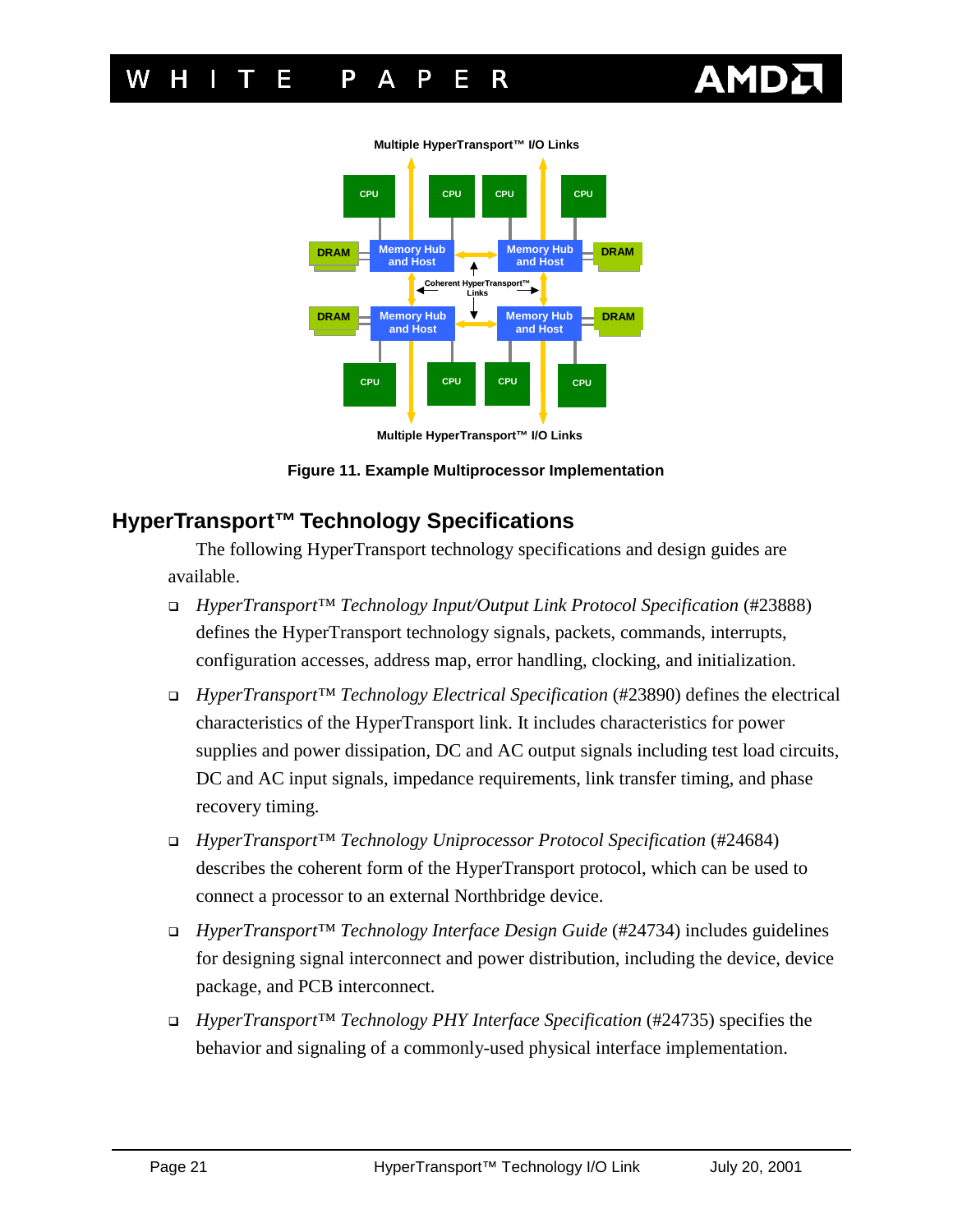## <span id="page-21-0"></span>T F P A P F R

! *HyperTransport™ Technology Firmware Design Guide* (#25016) includes information specifically for firmware and BIOS developers.

In general, the primary specifications of interest to most audiences will be the *HyperTransport™ Technology Input/Output Link Protocol Specification* (#23888) and the *HyperTransport™ Technology Electrical Specification* (#23890).

Motherboard designers, chip-set designers, and embedded system designers should read the *HyperTransport™ Technology Interface Design Guide* (#24734) for physical implementation details and guidelines for die, package, and board design.

Chip designers who are interested in seeing the interface that AMD uses between its core logic and a HyperTransport technology PHY should read the *HyperTransport™ Technology PHY Interface Design Guide* (#24735).

Firmware developers and BIOS software developers should read the *HyperTransport™ Technology Firmware Design Guide* (#25016).

For more information about the specifications, call: 800-538-8450, ext. 44775 Or visit this website: <http://www.hypertransport.org>

### **HyperTransport™ Technology Consortium**

AMD is releasing the specifications to an industry-supported non-profit trade association in the fall of 2001.

The HyperTransport Consortium will manage and refine the specifications, and promote the adoption and deployment of HyperTransport technology. It is also expected to consist initially of a Technical Working Group and a Marketing Working Group. Subordinate task forces will do the work of the consortium. Anticipated technical task forces include:

- □ Protocol Task Force
- □ Connectivity Task Force
- □ Graphics Task Force
- □ Technology Task Force
- □ Power Management Task Force

Information on joining the HyperTransport Technology Consortium can be found at this website:<http://www.hypertransport.org>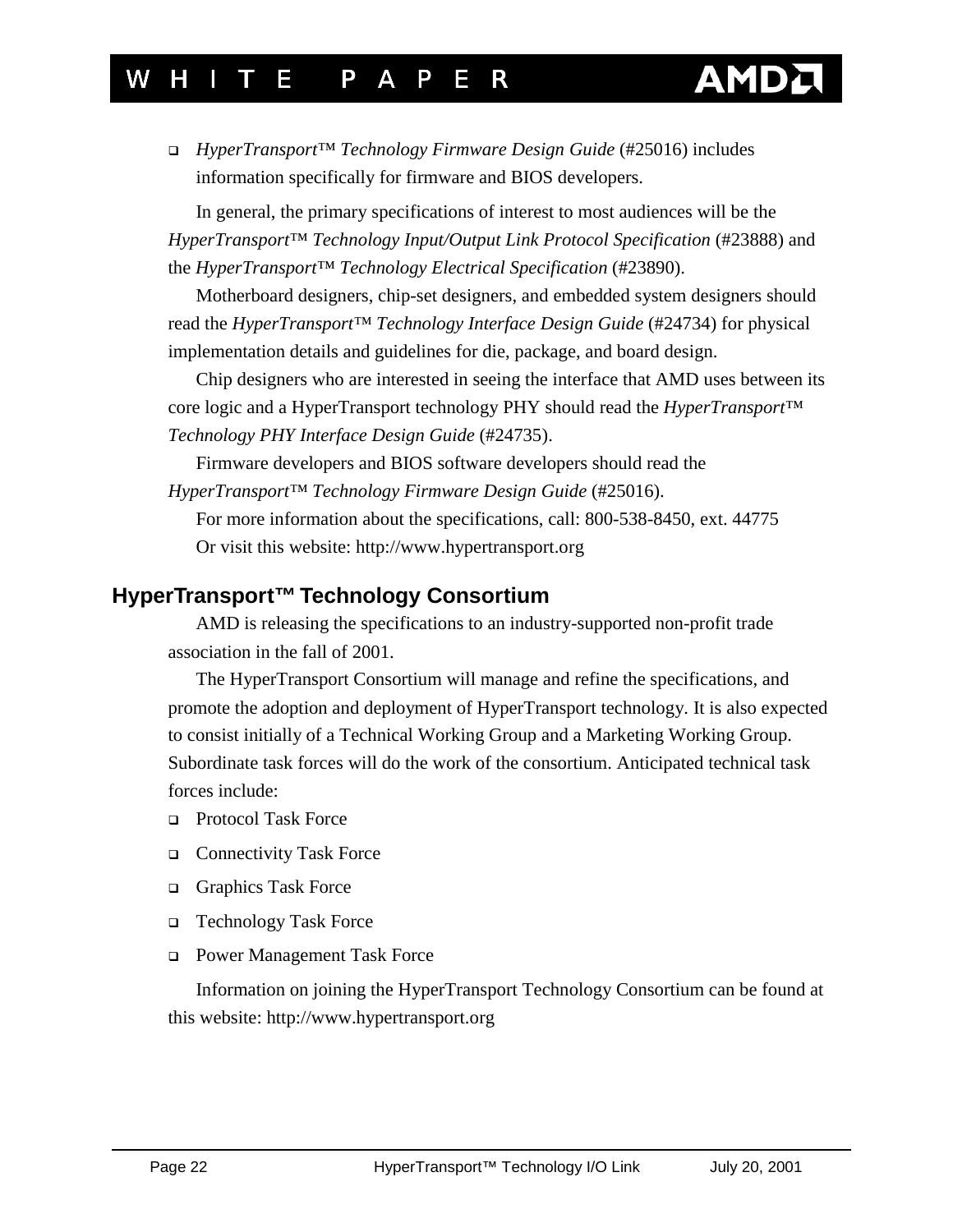## <span id="page-22-0"></span>**Industry Support for HyperTransport™ Technology**

AMD has disclosed HyperTransport technology specifications under non-disclosure agreement (NDA) to over 170 companies interested in building products that incorporate this technology.

Multiple partners have signed the license agreement for HyperTransport technology, including, among many others:

| Sun Microsystems         | Cisco Systems | <b>Broadcom</b>   |
|--------------------------|---------------|-------------------|
| <b>Texas Instruments</b> | <b>NVIDIA</b> | Acer Labs         |
| Hewlett-Packard          | Schlumberger  | Stargen           |
| PLX Technology           | Mellanox      | <b>FuturePlus</b> |
| <b>API Networks</b>      | Altera        | LSI Logic         |
| PMC-Sierra               | Pericom       | Transmeta         |

AMD has worked with Teradyne and Schlumberger as vendors of equipment to test HyperTransport technology implementations. Several products are already available for this purpose from Teradyne.

The first products enabled with HyperTransport technology are planned to be in volume production by late 2001, including API's HyperTransport-to-PCI I/O bridge and NVIDIA's new nForce chipset platform for PCs. In addition, Altera and Xilinx have announced high-performance, high-density programmable logic devices (PLDs) that will be designed into networking, communication and Internet devices.

HyperTransport technology is also finding a place in widely diversified processor architectures, including x86, Sparc, MIPS, and embedded CPUs. The adoption of HyperTransport technology in so many different CPU architectures is a strong testament to its inherent value in increasing I/O bandwidth.

Many HyperTransport devices are under development for each of these segments:

| Desktop PCs    | Workstations                |
|----------------|-----------------------------|
| Mobile PCs     | <b>Embedded Systems</b>     |
| <b>Servers</b> | <b>Consumer Electronics</b> |

LAN Routers and Switches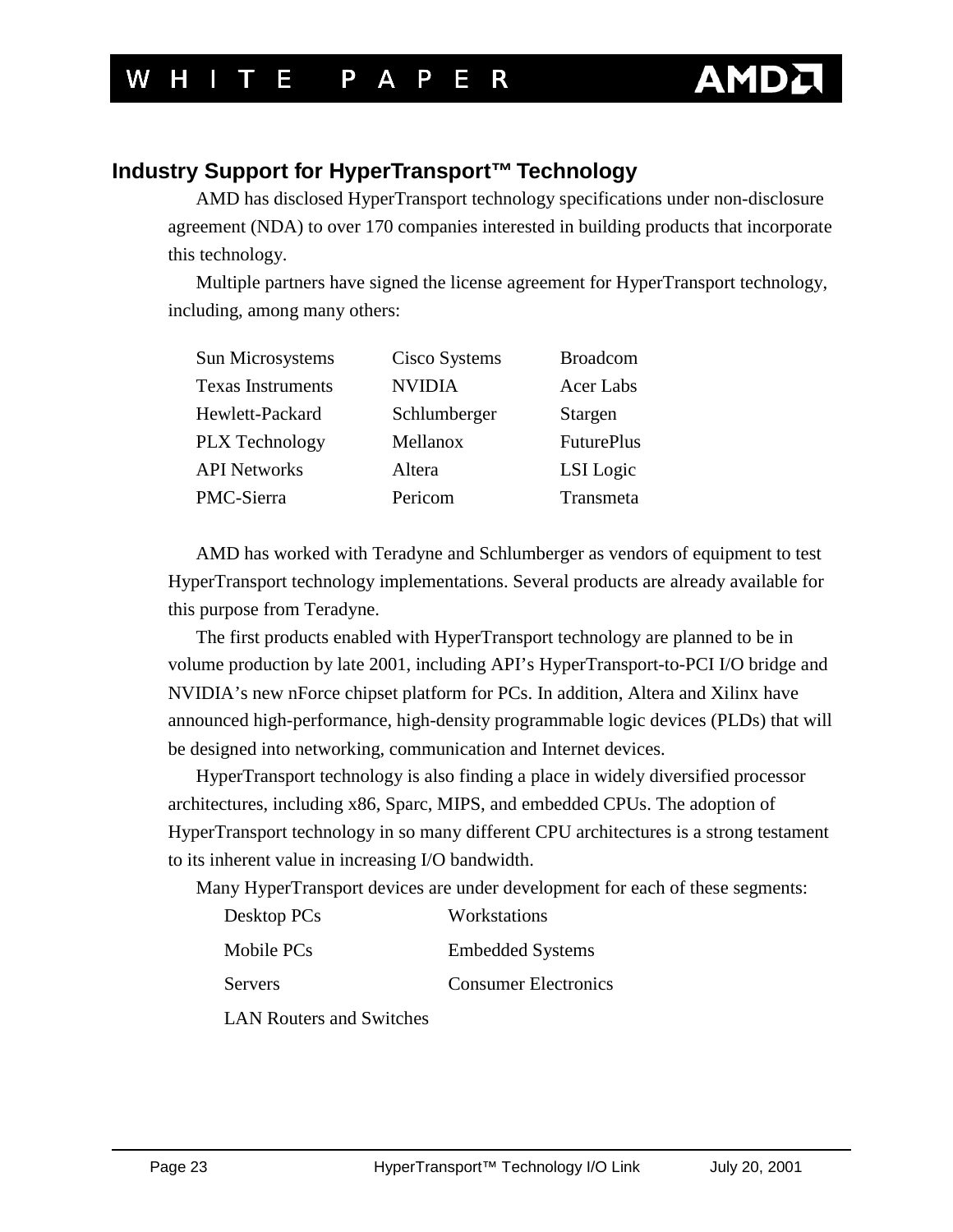### <span id="page-23-0"></span>**Summary**

HyperTransport technology is a new high-speed, high-performance, point-to-point link for integrated circuits. It provides a universal connection designed to reduce the number of buses within the system, provide a high-performance link for embedded applications, and enable highly scalable multiprocessing systems. It is designed to enable the chips inside of PCs and networking and communications devices to communicate with each other up to 48 times faster than with existing technologies. HyperTransport technology provides an extremely fast connection that complements externally visible bus standards like the PCI, as well as emerging technologies like InfiniBand and Gigabit Ethernet. HyperTransport technology is truly the universal solution for in-the-box connectivity.

### **Glossary**

For reference, the following terms are used in the HyperTransport protocol:

- ! *Bit-time*—Half of a clock period in duration. Two data bits are transmitted on each signal per cycle.
- ! *Bridge*—A HyperTransport technology bridge device has a primary link, that being the upstream link in the direction of the host, and one or more secondary links.
- ! *Cave*—A single-link device at the end of a chain.
- ! *Chain*—A single HyperTransport chain contains no HyperTransport-to-HyperTransport bridge devices. It may contain native HyperTransport technology peripheral devices (like an Ethernet controller) and may also contain bridges to other interconnects (like PCI). A HyperTransport chain is terminated at one or both ends by a bridge. In the simplest topology, a HyperTransport chain connects to the host bridge at one end and has no connection at the other end.
- ! *Fabric*—A HyperTransport I/O fabric is implemented as one or more daisy chains of HyperTransport technology devices, with a bridge to the host system at one end.
- ! *Host bridge*—The interface from the host to the HyperTransport chain.
- ! *Host*—Can contain multiple bridges, each supporting either a single HyperTransport chain or a tree of HyperTransport chains.
- ! *Node*—A physical entity that connects to one end of a HyperTransport link.
- ! *Packet*—A series of bit-times. Forms the basis of communication between two nodes.